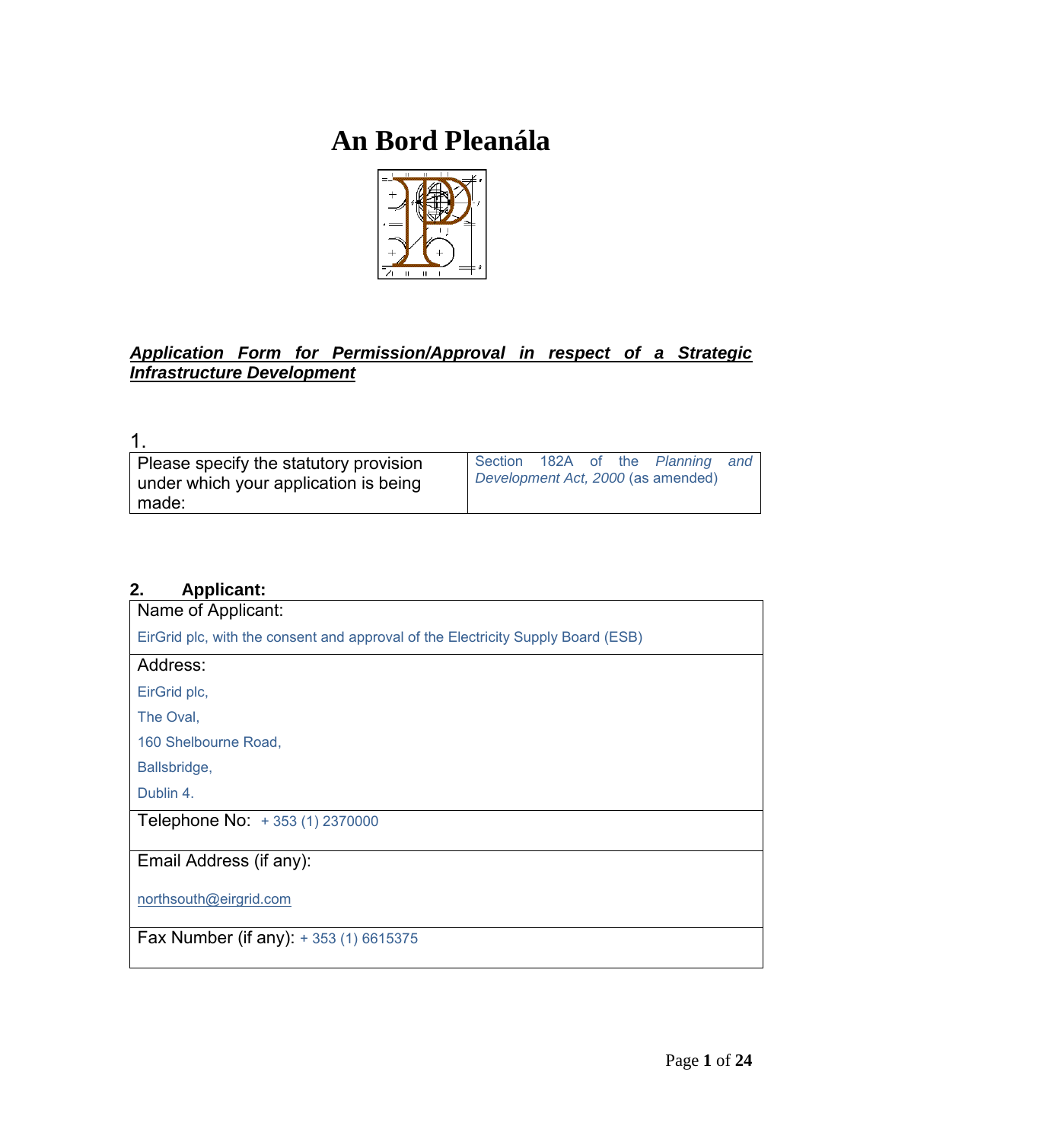# **3. Where Applicant is a company (registered under the companies Acts:**

| Name(s) of company director(s):                                                             |
|---------------------------------------------------------------------------------------------|
|                                                                                             |
| John O'Connor, Fintan Slye, Dr. Joan Smyth, Richard Sterling, Regina Moran, Dr. Gary Healy, |
| Liam O'Halloran, Bride Rosney, Doireann Barry                                               |
|                                                                                             |
| Registered Address (of company)                                                             |
| EirGrid plc,                                                                                |
| The Oval,                                                                                   |
| 160 Shelbourne Road,                                                                        |
| Ballsbridge,                                                                                |
| Dublin 4.                                                                                   |
| Company Registration No. 338522                                                             |
|                                                                                             |
| Telephone No. + 353 (1) 2370000                                                             |
|                                                                                             |
| Email Address (if any): northsouth@eirgrid.com                                              |
|                                                                                             |
| <b>Fax Number (if any):</b> $+353(1)6615375$                                                |
|                                                                                             |

# **4. Person / Agent acting on behalf of the Applicant (if any):**

Name: Leah Kenny, Operations Director

#### Address:

RPS Planning and Environment,

West Pier Business Campus,

Dun Laoghaire,

Co. Dublin.

Telephone No. + 353 (1) 4882900

Mobile No. (if any) N/A

Email address (if any): info@rpsgroup.com

Fax No. (if any): N/A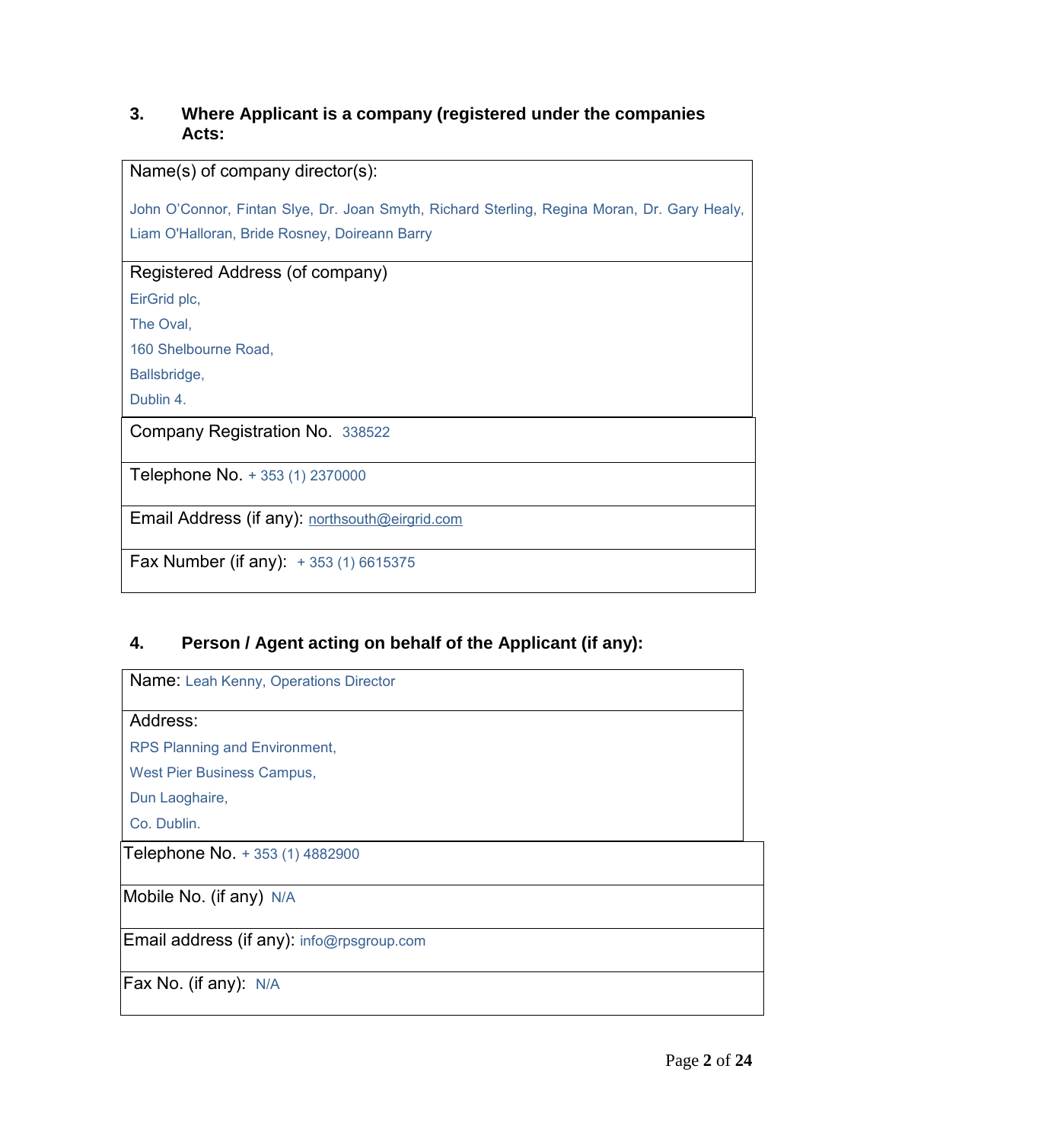#### **Should all correspondence be sent to the above address? (please tick appropriate box)**

(please note that if the answer is "No", all correspondence will be sent to the Applicant's address)

Yes: [ ] No: [✓]

Contact Name and Contact Details (Phone number) for arranging entry on site if required/appropriate:

Aidan Geoghegan (EirGrid Project Manager): + 353 (1) 2370000

#### **5. Person responsible for preparation of Drawings and Plans:**

#### **CAVAN MONAGHAN STUDY AREA (CMSA) AND TEMPORARY CONSTRUCTION MATERIAL STORAGE YARD, CO. MONAGHAN**

Name: Robert Arthur, Project Leader

Firm/Company: ESBI Engineering & Facility Management Ltd.

Address:

ESB International,

Stephen Court,

18-21 St. Stephen's Green,

Dublin 2.

.

Telephone No: + 353 (1) 7038000

Mobile No: N/A

Email Address (if any): [marketing@esbi.ie](mailto:colm.moloney@esbi.ie)

Fax No (if any): N/A

Details all plans/drawings submitted – title of drawings/plans, scale and no. of copies submitted. This can be submitted as a separate schedule with the application form.

See Drawing Register in **Schedule 1 attached to this Application Form.**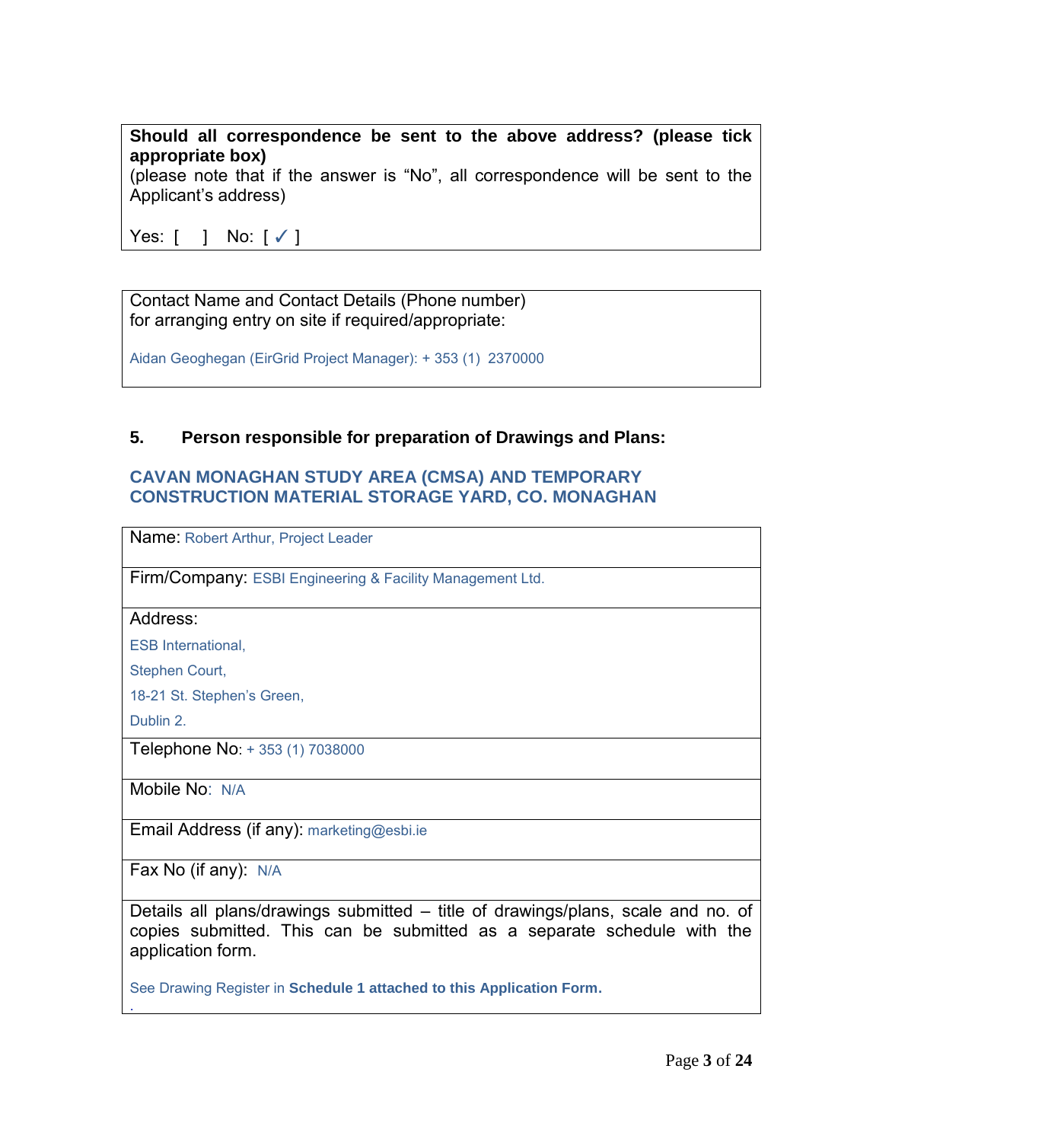## **MEATH STUDY AREA (MSA) AND WOODLAND 400 kV SUBSTATION, CO. MEATH**

Name: Damien Grehan, Director Energy & Environment

Firm/Company: TOBIN Consulting Engineers

#### Address:

TOBIN Consulting Engineers,

Block 10-4,

Blanchardstown Corporate Park,

Dublin 15.

Telephone No: + 353 (1) 8030401

Mobile No: N/A

Email Address (if any): info@tobin.ie

Fax No (if any): N/A

Details all plans/drawings submitted – title of drawings/plans, scale and no. of copies submitted. This can be submitted as a separate schedule with the application form.

See Drawing Register in **Schedule 1 attached to this Application Form.**

#### **6. Site:**

Site Address/Location of the Proposed Development (as may best identify the land or structure in question) (i) A new single circuit 400 kV overhead transmission line covering a distance of approximately 100.5km across the following townlands in the counties of Monaghan, Cavan and Meath: **County Monaghan:** Lemgare, Lisdrumgormly, Annaglogh, Latnakelly, Tassan, Cashel, Annagh (Cremorne Barony (By)), Carrickanure, Clarderry, Cornamucklagh North, Derryhallagh (Monaghan By), Drumroosk, Cargaghramer, Cornanure (Monaghan By), Rausker, Terrygreeghan, Cornamucklagh South, Crinkill, Clogher, Drumguillew Lower, Drumhawan, Greagh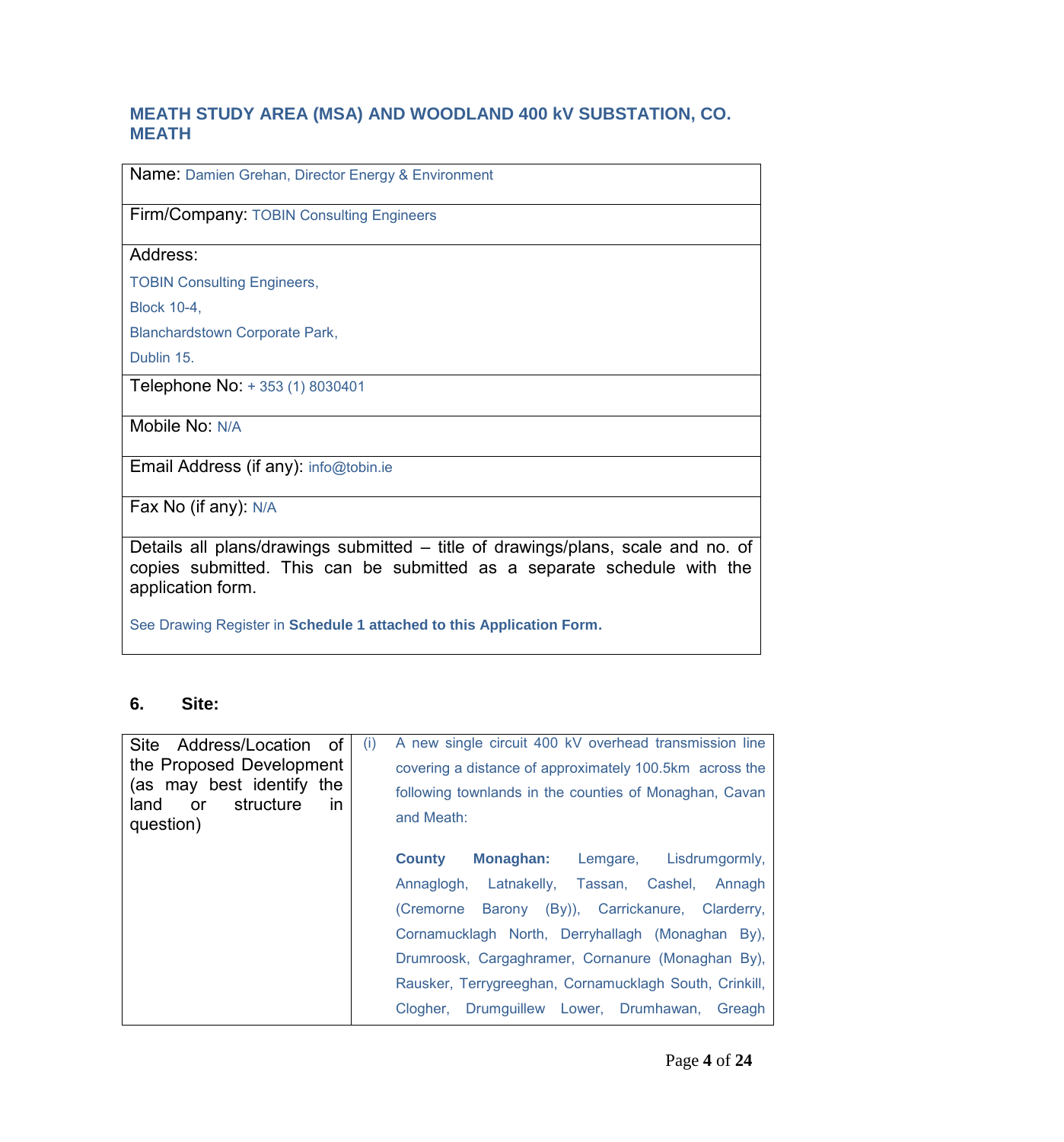(Cremorne By), Brackly (Cremorne By), Tullynahinnera, Cooltrimegish, Boraghy, Aghmakerr, Drumillard (Cremorne By), Tooa, Tullyglass, Cornasassonagh, Corrinenty, Ummerafree, Sreenty, Ardragh, Corvally (Farney By), Raferagh, Cornalaragh, Doagh, Corlea Electoral District (ED) Drumcarrow), Scalkill and Ballaghnagearn.

**County Cavan:** Lisagoan, Drumiller, Corlea (Clankee By), Cornamagh, Corglass (ED Lisagoan), Collops, Dingin, Corrycholman, Leiter (ED Lisagoan), Cordoagh (ED Enniskeen), Laragh, Corraneary (ED Enniskeen), Carrowreagh, Clonturkan and Balloughly.

 **County Meath:** Boherlea, Moorlagh, Tullyweel, Lislea, Aghamore, Shancor, Towas, Eden, Boynagh (ED Kilmainham), Altmush (ED Cruicetown), Cruicetown (ED Cruicetown), Brittas, Rahood, Raffin, Clooney, Drakerath, Mountainstown, Dowdstown (ED Castletown), Fletcherstown, Cluain an Ghaill (Clongill), Baile Órthaí (Oristown), Diméin Bhaile Ghib (Gibstown Demesne), Tailtin (Teltown), Castlemartin, Tankardstown (ED Ardbraccan), Grange (ED Ardbraccan), Durhamstown, Neillstown (ED Ardbraccan), Betaghstown (ED Ardbraccan), Ongenstown (ED Ardbraccan), Irishtown (ED Ardbraccan), Halltown, Churchtown, Philpotstown (ED Bective), Rataine, Dunlough, Balbrigh, Dunganny, Rathnally, Trubley, Knockstown (ED Kilcooly), Knockstown (ED Kilmessan), Creroge, Crumpstown or Marshallstown (ED Galtrim), Branganstown, Boycetown, Galtrim, Martinstown (ED Galtrim), Derrypatrick, Culmullin, Woodtown (ED Culmullin), Curraghtown (ED Culmullin), and Bogganstown (ED Culmullin)

(ii) Modifications are required to three existing 110 kV overhead lines in the following locations: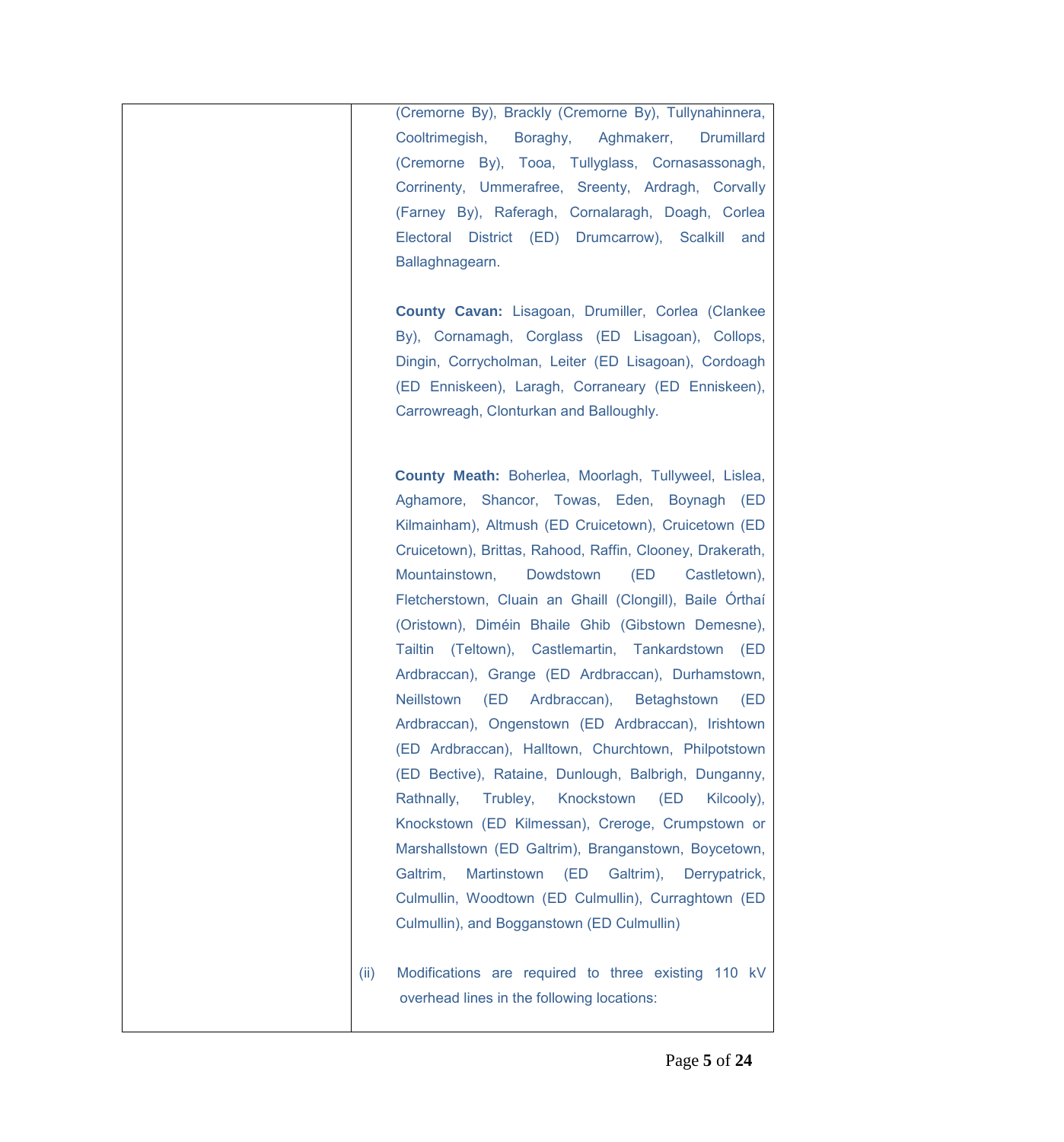|                                                       | The vicinity of where the proposed 400 kV<br>$\bullet$                          |
|-------------------------------------------------------|---------------------------------------------------------------------------------|
|                                                       | overhead transmission line intersects with the                                  |
|                                                       | Lisdrum-Louth 110 kV transmission line, in                                      |
|                                                       | Drumroosk, County Monaghan.                                                     |
|                                                       | The vicinity of where the proposed 400 kV                                       |
|                                                       | $\bullet$                                                                       |
|                                                       | overhead transmission line intersects with the                                  |
|                                                       | Louth-Rathrussan 110 kV transmission line, in                                   |
|                                                       | Corrinenty and Corbane, County Monaghan.                                        |
|                                                       | The vicinity of where the proposed 400 kV<br>$\bullet$                          |
|                                                       | overhead transmission line intersects with the Arva-                            |
|                                                       | Navan 110 kV transmission line, in Diméin Bhaile                                |
|                                                       | Ghib (Gibstown Demesne and Tailtin (Teltown),                                   |
|                                                       | <b>County Meath.</b>                                                            |
|                                                       |                                                                                 |
|                                                       | The addition of a new 400 kV circuit for approximately<br>(iii)                 |
|                                                       | 2.85km along the currently unused northern side of the                          |
|                                                       | existing Oldstreet to Woodland 400 kV transmission line                         |
|                                                       | crossing the following townlands in County Meath:                               |
|                                                       | (ED Culmullin), Curraghtown<br>Bogganstown<br>(ED                               |
|                                                       | Culmullin),<br>Gaulstown (ED Culmullin), Hayestown,                             |
|                                                       | Creemore and Woodland.                                                          |
|                                                       |                                                                                 |
|                                                       | Associated works to the existing ESB Woodland 400 kV<br>(iv)                    |
|                                                       | Substation, in Woodland, County Meath.                                          |
|                                                       |                                                                                 |
|                                                       | An associated temporary construction material storage<br>(v)                    |
|                                                       | yard to be located in the townlands of Monaltyduff and                          |
|                                                       | Monaltybane, Carrickmacross, County Monaghan.                                   |
|                                                       |                                                                                 |
|                                                       |                                                                                 |
|                                                       | A full description of the proposed development is provided at<br>Item 9, below. |
|                                                       | <b>Transmission Line:</b>                                                       |
| Ordnance Survey Map Ref<br>No (and the Grid Reference |                                                                                 |
| where applicable)                                     | OSI Discovery Series 1:50,000:                                                  |
|                                                       | Monaghan: 2632, 2832, 2630, 2830, 2628, 2828.                                   |
|                                                       | Cavan: 2630, 2628, 2828.<br>$\bullet$                                           |
|                                                       |                                                                                 |
|                                                       | Meath: OS2628, OS2828, OS2626, OS2826, OS2624,<br>OS2824.                       |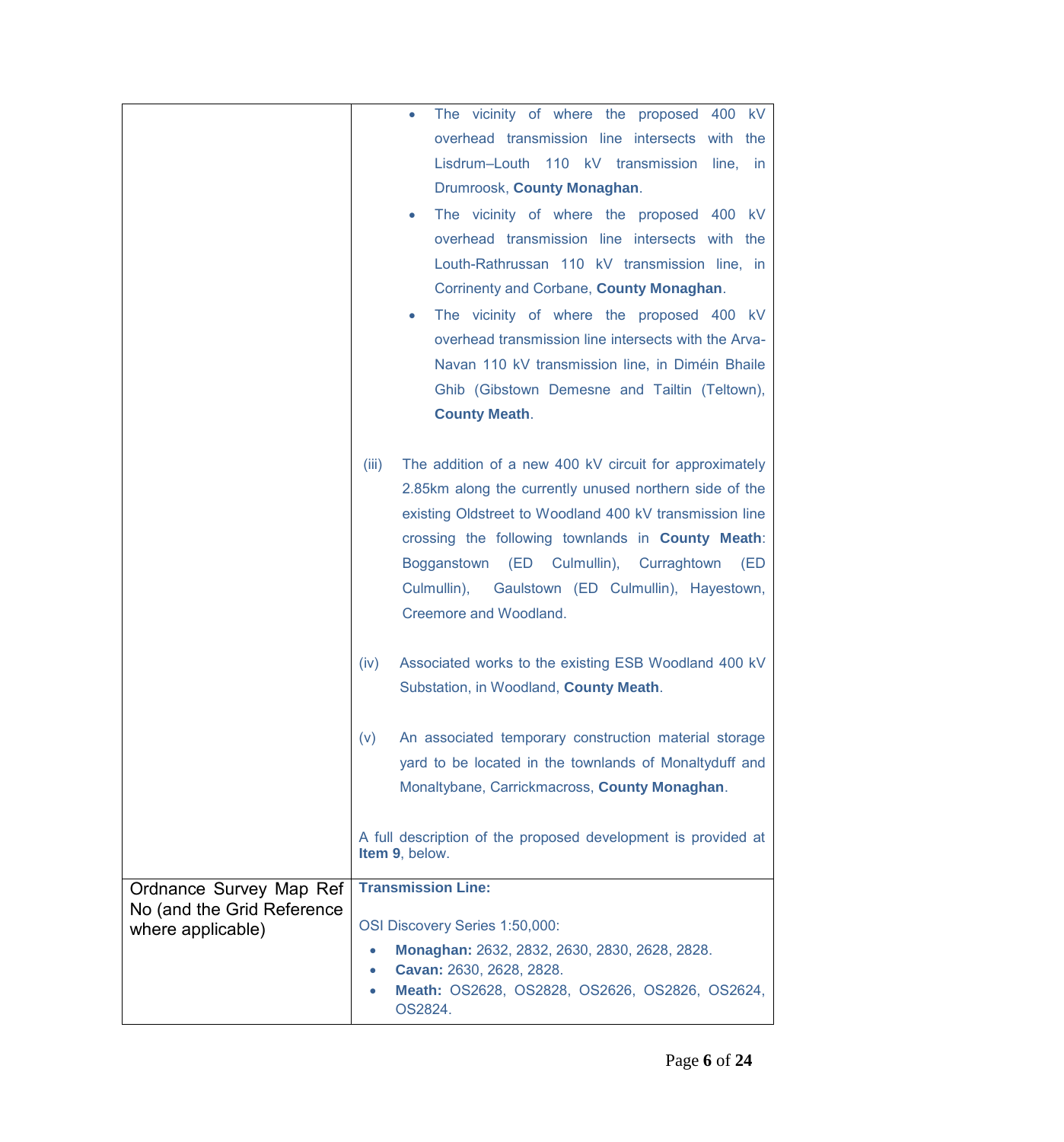| OSI 1:10,560 (6"):<br>Monaghan: 14, 15, 19, 20, 24, 27, 30, 33.<br>$\bullet$<br>Cavan: 23, 28, 29, 34, 35.<br>$\bullet$<br>Meath: 001, 002, 004, 005, 006, 011, 012, 017, 018,<br>$\bullet$<br>024,025, 030, 031, 036, 037, 042, 043, 044, 049, 050.<br>OSI 1: 2,500:<br>Monaghan: 1159, 1160, 1220, 1221, 1219, 1285, 1286,<br>1354, 1355, 1423, 1424, 1490, 1557, 1624, 1625, 1694,<br>1695, 1763, 1764, 1766, 1824, 1825.<br>Cavan: 1764, 1824, 1825, 1885, 1945.<br>$\bullet$<br>Meath: 1945, 1946, 2004, 2005, 2064, 2065, 2124, 2186,<br>$\bullet$<br>2248, 2312, 2375, 2375-A, 2375-C, 2437, 2437-B, 2437-<br>C, 2437-D, 2505, 2505-B, 2505-D, 2574, 2574-B, 2574-C,<br>2574-D, 2461-A, 2641-B, 2641-D, 2642-A, 2642-C, 2642- |
|--------------------------------------------------------------------------------------------------------------------------------------------------------------------------------------------------------------------------------------------------------------------------------------------------------------------------------------------------------------------------------------------------------------------------------------------------------------------------------------------------------------------------------------------------------------------------------------------------------------------------------------------------------------------------------------------------------------------------------------|
| D, 2712-A, 2712, 2781, 2849, 2850, 2918, 2919, 2919-D.<br><b>Existing 110 kV Overhead Lines Modifications:</b><br>OSI Discovery Series 1:50,000:<br><b>Monaghan: OS2630, OS2632</b><br>$\bullet$<br>Meath: OS2628; OS2626; OS2826; OS2828                                                                                                                                                                                                                                                                                                                                                                                                                                                                                            |
| OSI 1:10,560 (6"):<br><b>Monaghan: 19, 24, 27</b><br>$\bullet$<br>Meath: 017, 018, 024, 025<br>$\bullet$                                                                                                                                                                                                                                                                                                                                                                                                                                                                                                                                                                                                                             |
| OSI 1: 2,500:<br>Monaghan: 1219, 1220, 1286, 1285, 1625<br>Meath: 2375, 2375-A, 2375-C<br>$\bullet$                                                                                                                                                                                                                                                                                                                                                                                                                                                                                                                                                                                                                                  |
| <b>Woodland 400 kV Substation:</b><br>ITM Coordinates: E=694825.3450 N=748264.0908<br>Irish Grid Coordinates: E294895.097 N=248240.747                                                                                                                                                                                                                                                                                                                                                                                                                                                                                                                                                                                               |
| <b>Temporary Construction Material Storage Yard:</b><br>Irish Grid Coordinates: E 286200, N 302169<br>ITM Coordinates E 686132, N 802180                                                                                                                                                                                                                                                                                                                                                                                                                                                                                                                                                                                             |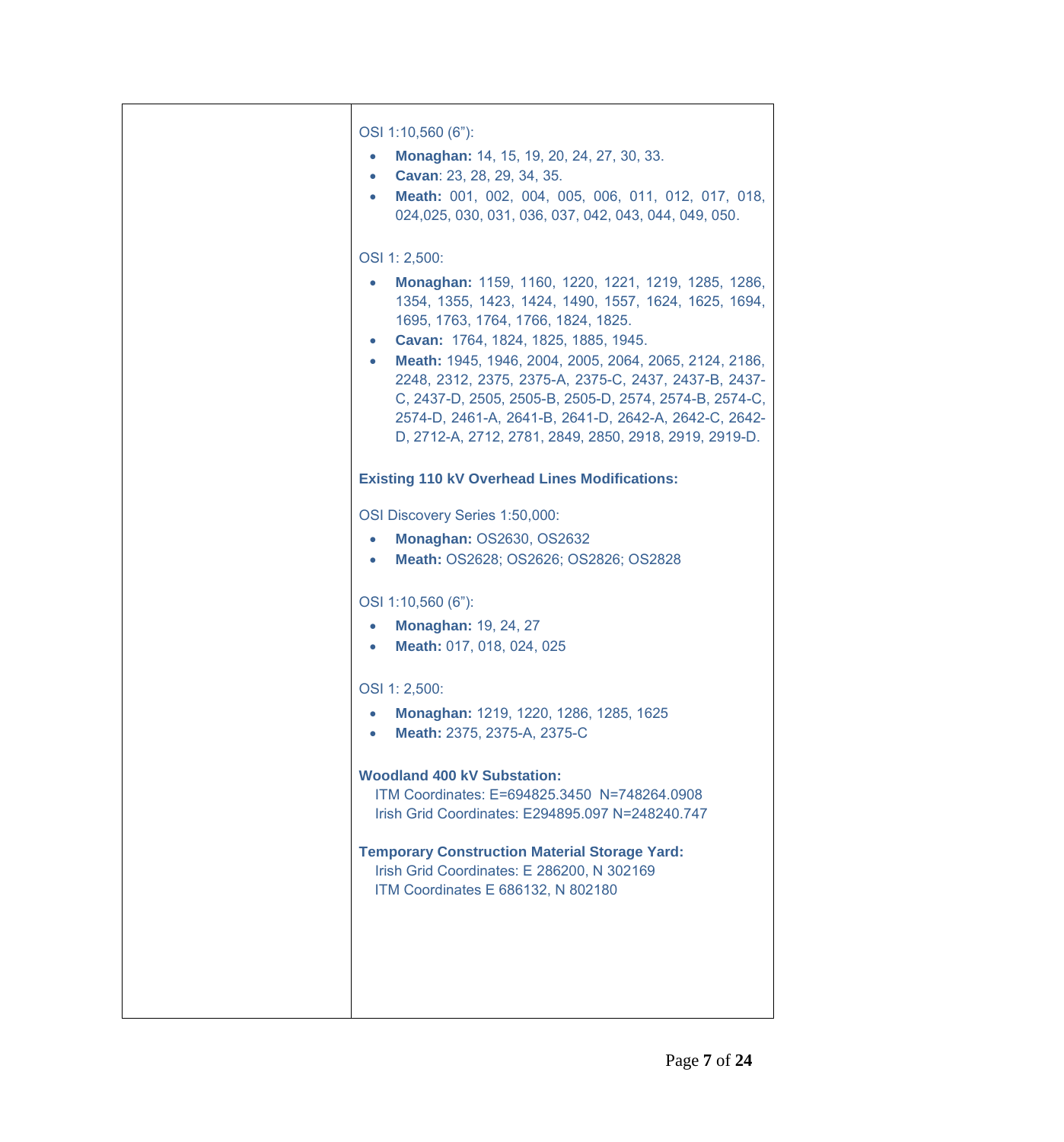#### Area of site to which the application relates in hectares;

The primary element of the proposed development is a linear transmission line.

The proposed transmission line (comprising both a new single circuit, and addition of a new circuit along the currently unused northern side of the existing Oldstreet to Woodland 400 kV transmission line) is approximately **103.35km** in length.

The proposed development includes 2 No. site-specific elements:

- Woodland 400 kV Substation: 0.544ha
- Temporary Construction Material Storage Yard: 1.4ha

# Site zoning in current Development Plan for the area:

**Transmission Line:** None

**Woodland 400 kV Substation:** None

**Temporary Construction Material Storage Yard:** None

Existing use of the site & proposed use of the site:

#### **Transmission Line**:

**Existing Use:** Primarily Agriculture *Proposed Use*: Agriculture and transmission infrastructure (agricultural practices can still be carried out under the line and the land on which the structures will be located will be used for transmission of electricity)

#### **Existing 110 kV Overhead Lines Modifications:**

**Existing Use:** Primarily Agriculture and transmission infrastructure **Proposed Use:** Primarily Agriculture and transmission infrastructure

#### **Woodland 400 kV Substation:**

**Existing Use:** Transmission substation **Proposed Use:** Transmission substation (extension)

#### **Temporary Construction Material Storage Yard:**

**Existing Use:** Agriculture<br>Proposed Use: Temporarv **Temporary Construction Material Storage Yard** 

#### Name of the Planning Authority(s) in whose functional area the site is situated:

Monaghan County Council

Cavan County Council

Meath County Council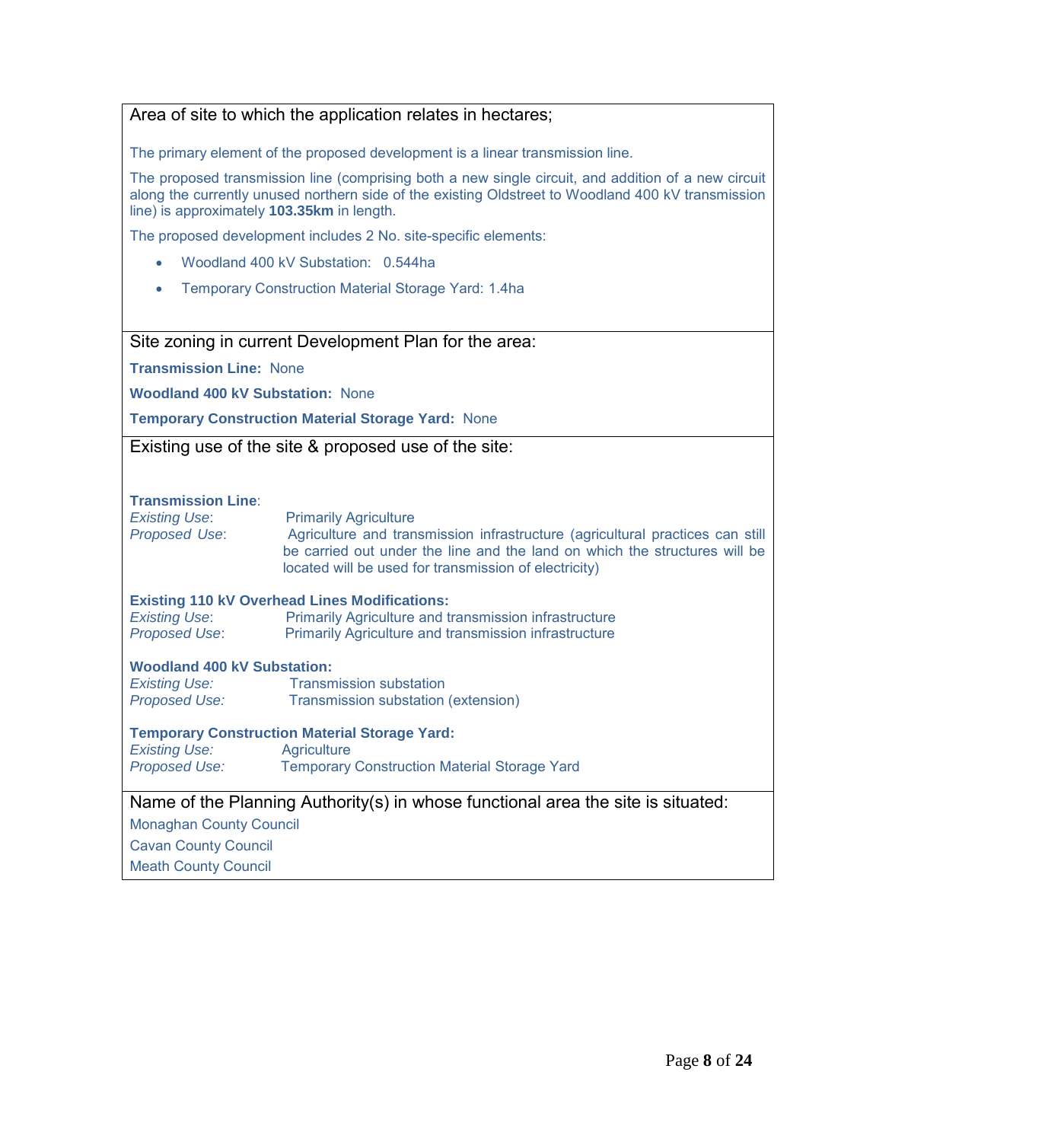# **7. Legal Interest of Applicant in respect of the site the subject of the application**

|                                                                                                                                                                                                                                                                                                                                                                                                                                                   | Owner              |  |          |  |
|---------------------------------------------------------------------------------------------------------------------------------------------------------------------------------------------------------------------------------------------------------------------------------------------------------------------------------------------------------------------------------------------------------------------------------------------------|--------------------|--|----------|--|
| Please tick appropriate box to<br>show applicant's legal interest                                                                                                                                                                                                                                                                                                                                                                                 |                    |  | Occupier |  |
| in the land or structure:                                                                                                                                                                                                                                                                                                                                                                                                                         |                    |  |          |  |
|                                                                                                                                                                                                                                                                                                                                                                                                                                                   | Other $\checkmark$ |  |          |  |
|                                                                                                                                                                                                                                                                                                                                                                                                                                                   |                    |  |          |  |
| Where legal interest is "Other", please expand further on your interest in the land<br>or structure.                                                                                                                                                                                                                                                                                                                                              |                    |  |          |  |
| EirGrid plc is the licensed Transmission System Operator for Ireland pursuant to the provisions of<br>the Electricity Regulation Act, 1999. Pursuant to the provisions of S.I. No 445/2000, EirGrid plc has<br>the exclusive function to operate and ensure the maintenance of and, if necessary, develop a safe,<br>secure, reliable, economical and efficient electricity transmission system.                                                  |                    |  |          |  |
| The Electricity Supply Board is the licensed Transmission System Owner for Ireland pursuant to<br>Section 14 of the Electricity Regulation Act, 1999.                                                                                                                                                                                                                                                                                             |                    |  |          |  |
| The proposed transmission infrastructure will be constructed by the Electricity Supply Board<br>pursuant to statutory powers.                                                                                                                                                                                                                                                                                                                     |                    |  |          |  |
| If you are not the legal owner, please state the name and address of the owner<br>and supply a letter from the owner of consent to make the application as listed in<br>the accompanying documentation.                                                                                                                                                                                                                                           |                    |  |          |  |
| The owner of Woodland 400 kV Substation is the Electricity Supply Board. A letter of consent<br>and approval to the making of the application from the Electricity Supply Board of 27 Lower<br>Fitzwilliam Street, Dublin 2 is included in Schedule 2 attached to this Application Form. The<br>Electricity Supply Board is the licensed Transmission System Owner for Ireland pursuant to Section<br>14 of the Electricity Regulation Act, 1999. |                    |  |          |  |
| The owner of the Temporary Construction Material Storage Yard to be located in the townlands<br>of Monaltyduff and Monaltybane, Carrickmacross, County Monaghan is Mr. Peter Kelly, Dunanny,<br>Carrickmacross, County Monaghan. A letter of consent and approval to the making of the<br>application from Mr. Kelly is included in Schedule 2 attached to this Application Form.                                                                 |                    |  |          |  |
|                                                                                                                                                                                                                                                                                                                                                                                                                                                   |                    |  |          |  |
| Does the applicant own or have a beneficial interest in adjoining, abutting or<br>adjacent lands. If so, identify the lands and state the interest.                                                                                                                                                                                                                                                                                               |                    |  |          |  |
|                                                                                                                                                                                                                                                                                                                                                                                                                                                   |                    |  |          |  |
| EirGrid plc, the applicant for approval, does not have a beneficial interest in adjoining, abutting or<br>adjacent lands. However, EirGrid Interconnector Limited (a wholly owned subsidiary of EirGrid plc)                                                                                                                                                                                                                                      |                    |  |          |  |

has an interest in lands within and adjacent to the southern portion of the overall 400 kV Substation, in the townland of Woodland, in the Barony of Ratoath, in the Electoral Division of Dunshaughlin, County Meath which comprises the western termination node of the existing East West Interconnector (EWIC).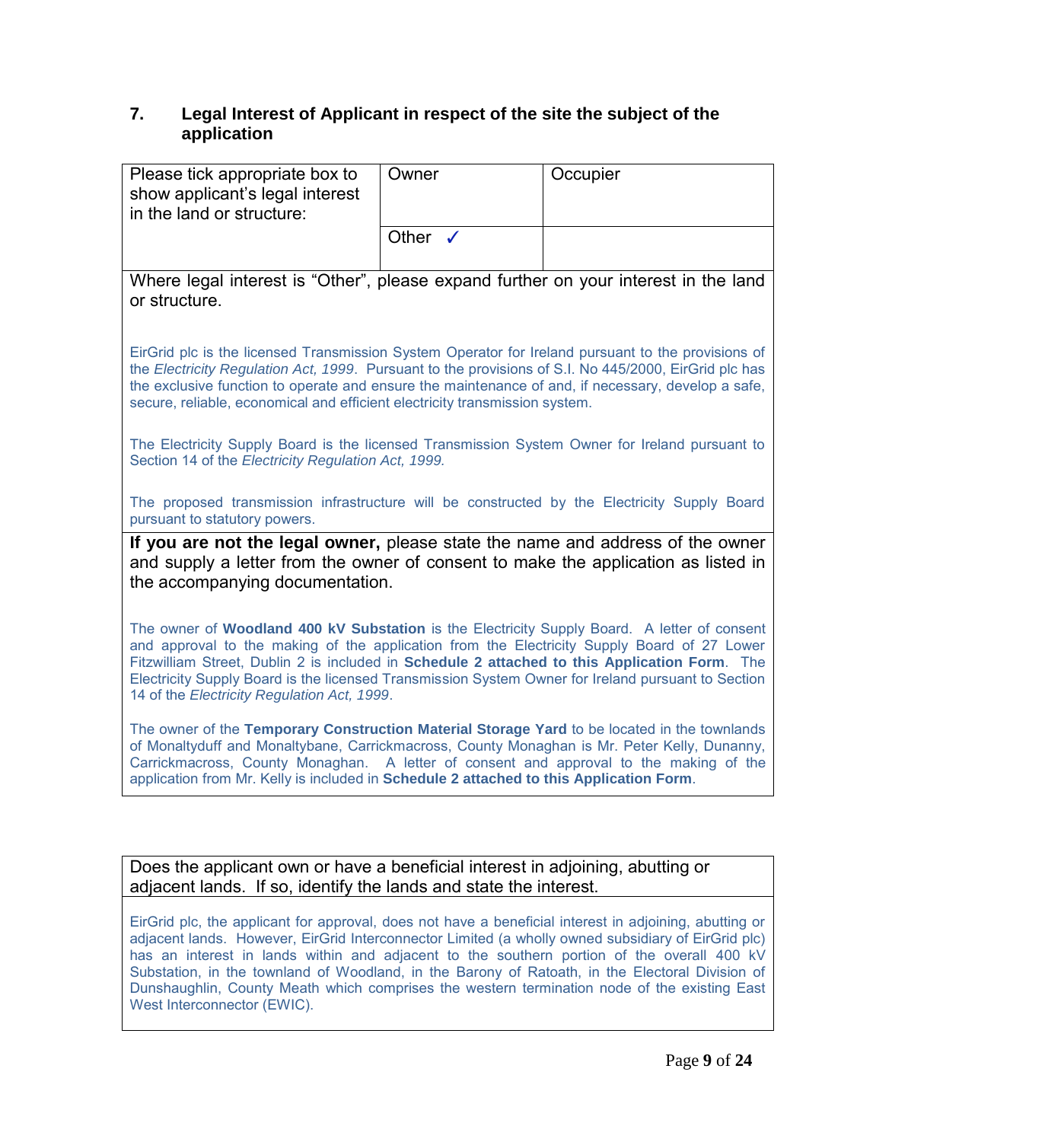# **8. Site History**

| Details regarding site history (if known):                                                                                                                                                                                                                                                                |  |  |  |
|-----------------------------------------------------------------------------------------------------------------------------------------------------------------------------------------------------------------------------------------------------------------------------------------------------------|--|--|--|
| Has the site in question ever, to your knowledge, been flooded?                                                                                                                                                                                                                                           |  |  |  |
| Transmission Line: Yes: [√ ] No: []<br>Some localised flooding may have occurred in particular locations along the length of the line<br>route.                                                                                                                                                           |  |  |  |
| Existing 110 kV Overhead Lines Modifications: Yes: [√] No: []<br>Some localised flooding may have occurred in particular locations along the length of the line<br>route.                                                                                                                                 |  |  |  |
| Woodland 400 kV Substation: Yes: [] No: [√]                                                                                                                                                                                                                                                               |  |  |  |
| Temporary Construction Material Storage Yard: Yes: [] No: [√]<br>While EirGrid is not aware of any flooding on this site, historical geological data indicates that a<br>turlough may have occurred on this site. However, more recent and up-to-date information<br>suggests the site is not a turlough. |  |  |  |
| If yes, please give details e.g. year, extent:                                                                                                                                                                                                                                                            |  |  |  |
| Are you aware of previous uses of the site e.g. dumping or quarrying?                                                                                                                                                                                                                                     |  |  |  |
| Transmission Line: Yes: [ ] No: [√ ]                                                                                                                                                                                                                                                                      |  |  |  |
| Existing 110 kV Overhead Lines Modifications: Yes: [ ] No: [√ ]                                                                                                                                                                                                                                           |  |  |  |
| Woodland 400 kV Substation: Yes: [ ] No: [ √ ]                                                                                                                                                                                                                                                            |  |  |  |
| Temporary Construction Material Storage Yard: Yes: [ √ ] No: [ ]                                                                                                                                                                                                                                          |  |  |  |
| If yes, please give details: It is understood that this site was previously used as a<br>construction depot for the N2 Carrickmacross By-pass project                                                                                                                                                     |  |  |  |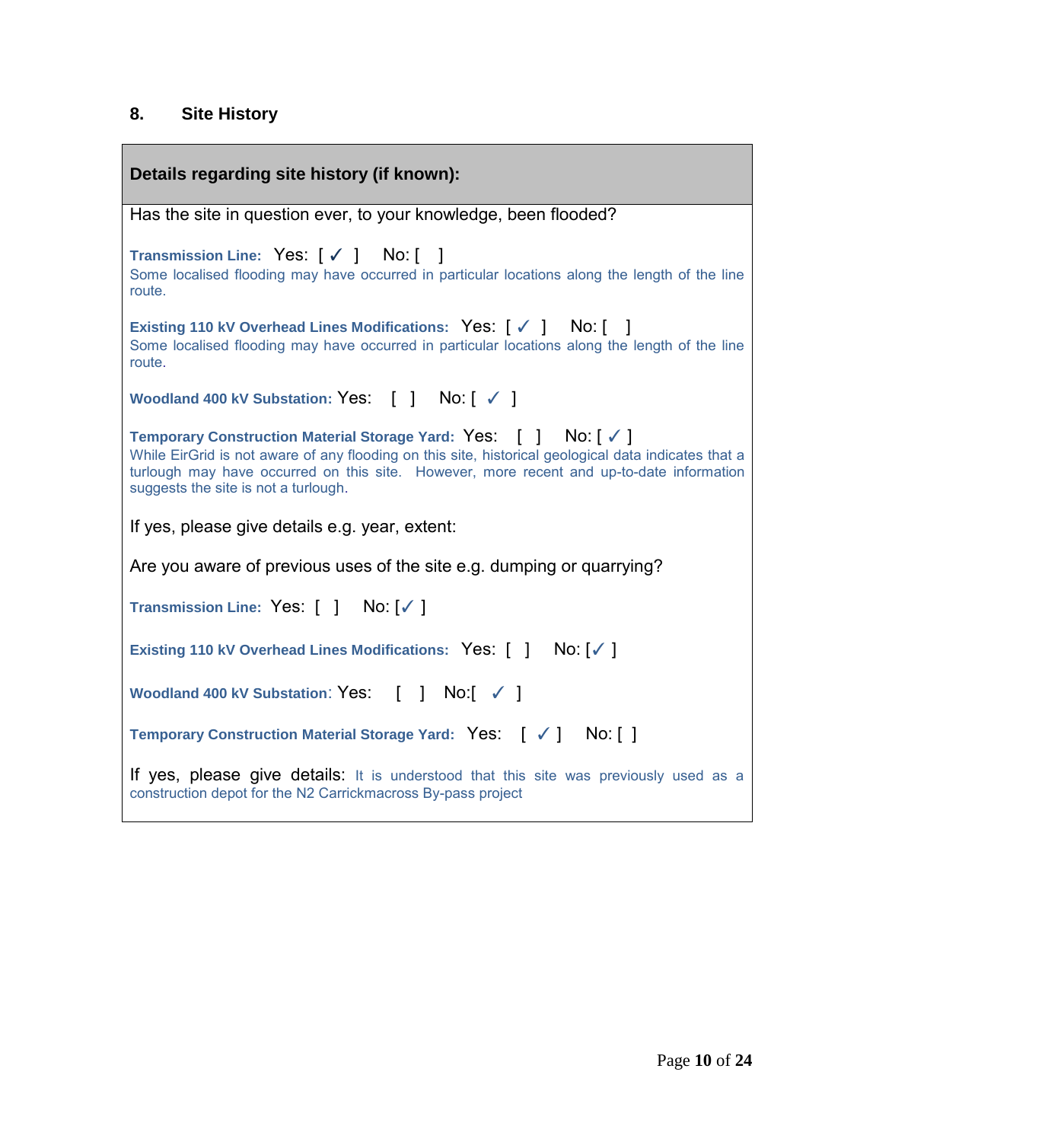**Are you aware of any valid planning applications previously made in respect of this land / structure? Transmission Line:** Yes: [✓ ] No: [ ] **Existing 110 kV Overhead Lines Modifications:** Yes: [ ] No: [ ✓ ] Woodland 400 kV Substation: Yes: [√ ] No: [ ] **Temporary Construction Material Storage Yard:** Yes: [] No: [ ✓ ] If yes, please state planning register reference number(s) of same if known and details of applications See below. **Reg. Ref. No: Nature of Proposed Development Nature of Final Decision of Application Grant of Refusal by Planning Authority/An Bord Pleanála Woodland 400 kV Substation** DA/130761 Erection of 2 No. acoustic barriers and all associated site development works at Portan Converter Station, Woodland, County Meath. Grant with conditions. These works have now been completed. DA/110127 Alterations to the existing 400 kV electrical transformer station, consisting of a new 400 kV / 220 kV transformer with concrete bund, 400 kV transformer bay, 220 kV transformer bay, busbar extensions, 1 No. lighting arrester, oil interceptor and associated site works. Grant with conditions. These works have now been completed. VA0002 (An Bord Pleanála SI Reg. Ref.) Works within the overall Woodland Substation proposed as part of the East West HVDC Interconnector. This consent included a converter station with cable bay located to the south-east of the existing Woodland 400 kV Substation. Grant with conditions. These works have now been completed.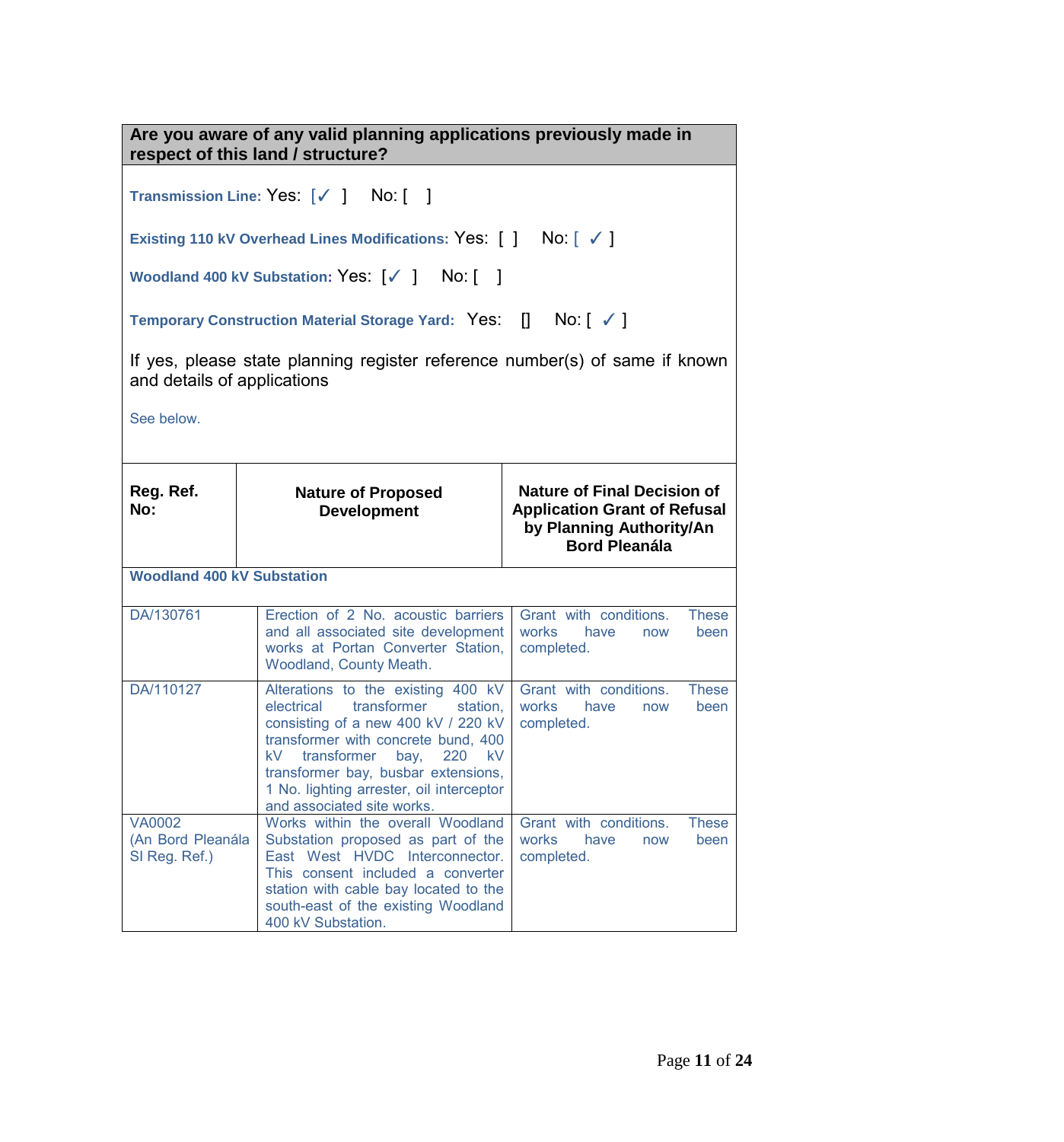| DA/60583                                                                                                                                            | Electricity Supply Board Telecoms<br>Ltd proposed the erection of a 42<br>metre high free standing lattice<br>communications structure, carrying<br>antennae and communication<br>dishes, with associated ground-<br>mounted equipment cabinets within a<br>2.4m high palisade compound, to<br>share with other licensed operators<br>at ESB's existing Woodland 400 kV<br>Substation. | Grant with conditions. |  |
|-----------------------------------------------------------------------------------------------------------------------------------------------------|----------------------------------------------------------------------------------------------------------------------------------------------------------------------------------------------------------------------------------------------------------------------------------------------------------------------------------------------------------------------------------------|------------------------|--|
| <b>Transmission Line</b>                                                                                                                            |                                                                                                                                                                                                                                                                                                                                                                                        |                        |  |
| VA0006<br>The<br>kV.<br>Withdrawn<br>Meath-Tyrone<br>400<br>Interconnection Development.<br><b>Bord</b><br>(An<br><b>SI</b><br>Pleanála<br>Reg Ref) |                                                                                                                                                                                                                                                                                                                                                                                        |                        |  |
|                                                                                                                                                     | <b>Temporary Construction Material Storage Yard</b>                                                                                                                                                                                                                                                                                                                                    |                        |  |
| N/A                                                                                                                                                 | N/A: however, it is understood that this<br>was previously used as a<br>site<br>temporary storage site during the<br>construction of the N2 Carrickmacross<br>By-pass and was subsequently<br>restored to agricultural use                                                                                                                                                             | N/A                    |  |

If a valid planning application has been made in respect of this land or structure in the 6 months prior to the submission of this application, then any required site notice must be on a yellow background in accordance with Article 19(4) of the Planning and Development regulations 2001 as amended.

Not Applicable

*Is the site of the proposal subject to a current appeal to An Bord Pleanála in respect of a similar development?*

Yes:  $\lceil$   $\rceil$  No: $\lceil$   $\checkmark$   $\rceil$ 

*If yes please specify* 

*An Bord Pleanála Reference N*o.: \_\_\_\_\_\_\_\_\_\_\_\_\_\_\_\_\_\_\_\_\_\_\_\_\_\_\_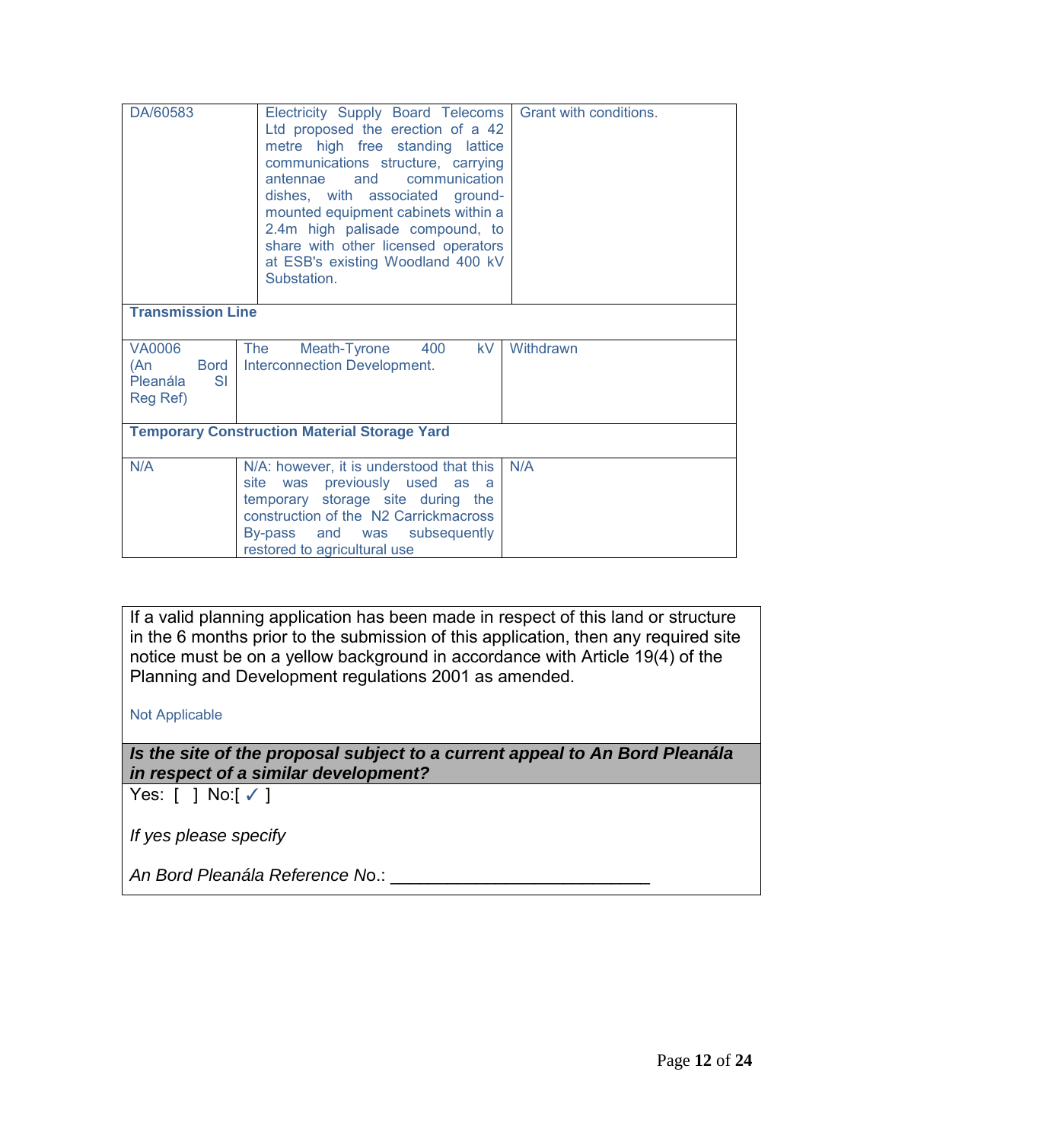# **9. Description of the Proposed Development**

| Brief description of<br>nature and extent of<br>development | The proposed North-South 400 kV Interconnection Development<br>located in Counties Monaghan, Cavan and Meath, which will be<br>the subject of the application for approval, is approximately<br>103.35km long and consists of the following principal elements:                                                                                                                                                                                                                                                                                                                                                                                                                                                                                                                                                                                                                                                                                                                                      |
|-------------------------------------------------------------|------------------------------------------------------------------------------------------------------------------------------------------------------------------------------------------------------------------------------------------------------------------------------------------------------------------------------------------------------------------------------------------------------------------------------------------------------------------------------------------------------------------------------------------------------------------------------------------------------------------------------------------------------------------------------------------------------------------------------------------------------------------------------------------------------------------------------------------------------------------------------------------------------------------------------------------------------------------------------------------------------|
|                                                             | A new single circuit 400 kV overhead transmission line<br>(i)<br>(covering a distance of approximately 100.5km in the<br>counties of Monaghan, Cavan and Meath) extending in a<br>generally southerly alignment from the jurisdictional border<br>with Northern Ireland (between the townland of Doohat or<br>Crossreagh, County Armagh, and the townland of Lemgare,<br>County Monaghan) to the townland of Bogganstown<br>(Electoral District (ED) Culmullin), County Meath.<br>In.<br>addition the proposed transmission line crosses the<br>jurisdictional border with Northern Ireland at two points -<br>from the townland of Lemgare, County Monaghan into the<br>townland of Crossbane, County Armagh and back into the<br>townland of Lemgare, County Monaghan. This transmission<br>line comprises 299 No. new lattice steel support structures<br>(ranging in height from approximately 26m to 51m over<br>ground level), with associated conductors, insulators, and<br>other apparatus. |
|                                                             | The proposed new transmission line extends across the<br>following townlands of County Monaghan, County Cavan<br>and County Meath:<br>County Monaghan: Lemgare, Lisdrumgormly, Annaglogh,<br>Latnakelly, Tassan, Cashel, Annagh (Cremorne Barony                                                                                                                                                                                                                                                                                                                                                                                                                                                                                                                                                                                                                                                                                                                                                     |
|                                                             | (By)), Carrickanure, Clarderry, Cornamucklagh North,<br>Derryhallagh (Monaghan By), Drumroosk, Cargaghramer,<br>Cornanure (Monaghan By), Rausker, Terrygreeghan,<br>Cornamucklagh South, Crinkill, Clogher, Drumguillew<br>Lower, Drumhawan, Greagh (Cremorne By), Brackly<br>(Cremorne By), Tullynahinnera, Cooltrimegish, Boraghy,                                                                                                                                                                                                                                                                                                                                                                                                                                                                                                                                                                                                                                                                 |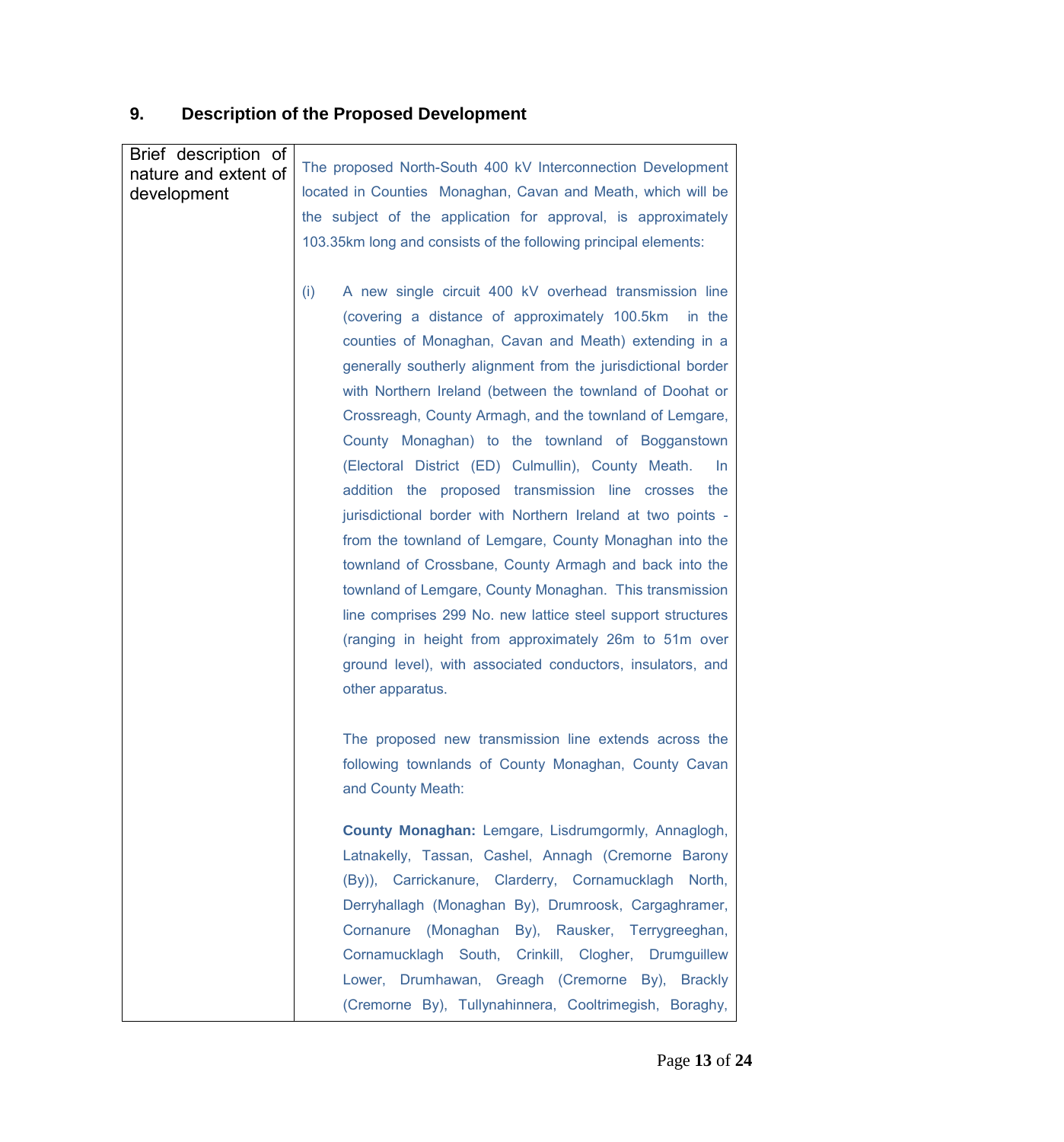Aghmakerr, Drumillard (Cremorne By), Tooa, Tullyglass, Cornasassonagh, Corrinenty, Ummerafree, Sreenty, Ardragh, Corvally (Farney By), Raferagh, Cornalaragh, Doagh, Corlea (ED Drumcarrow), Scalkill and Ballaghnagearn.

**County Cavan:** Lisagoan, Drumiller, Corlea (Clankee By), Cornamagh, Corglass (ED Lisagoan), Collops, Dingin, Corrycholman, Leiter (ED Lisagoan), Cordoagh (ED Enniskeen), Laragh, Corraneary (ED Enniskeen), Carrowreagh, Clonturkan and Balloughly.

**County Meath:** Boherlea, Moorlagh, Tullyweel, Lislea, Aghamore, Shancor, Towas, Eden, Boynagh (ED Kilmainham), Altmush (ED Cruicetown), Cruicetown (ED Cruicetown), Brittas, Rahood, Raffin, Clooney, Drakerath, Mountainstown, Dowdstown (ED Castletown), Fletcherstown, Cluain an Ghaill (Clongill), Baile Órthaí (Oristown), Diméin Bhaile Ghib (Gibstown Demesne), Tailtin (Teltown), Castlemartin, Tankardstown (ED Ardbraccan), Grange (ED Ardbraccan), Durhamstown, Neillstown (ED Ardbraccan), Betaghstown (ED Ardbraccan), Ongenstown (ED Ardbraccan), Irishtown (ED Ardbraccan), Halltown, Churchtown, Philpotstown (ED Bective), Rataine, Dunlough, Balbrigh, Dunganny, Rathnally, Trubley, Knockstown (ED Kilcooly), Knockstown (ED Kilmessan), Creroge, Crumpstown or Marshallstown (ED Galtrim), Branganstown, Boycetown, Galtrim, Martinstown (ED Galtrim), Derrypatrick, Culmullin, Woodtown (ED Culmullin), Curraghtown (ED Culmullin) and Bogganstown (ED Culmullin).

The proposed development includes development in a Gaeltacht area, located in the townlands of Cluain an Ghaill (Clongill), Baile Órthaí (Oristown), Diméin Bhaile Ghib (Gibstown Demesne) and Tailtin (Teltown), all in County Meath.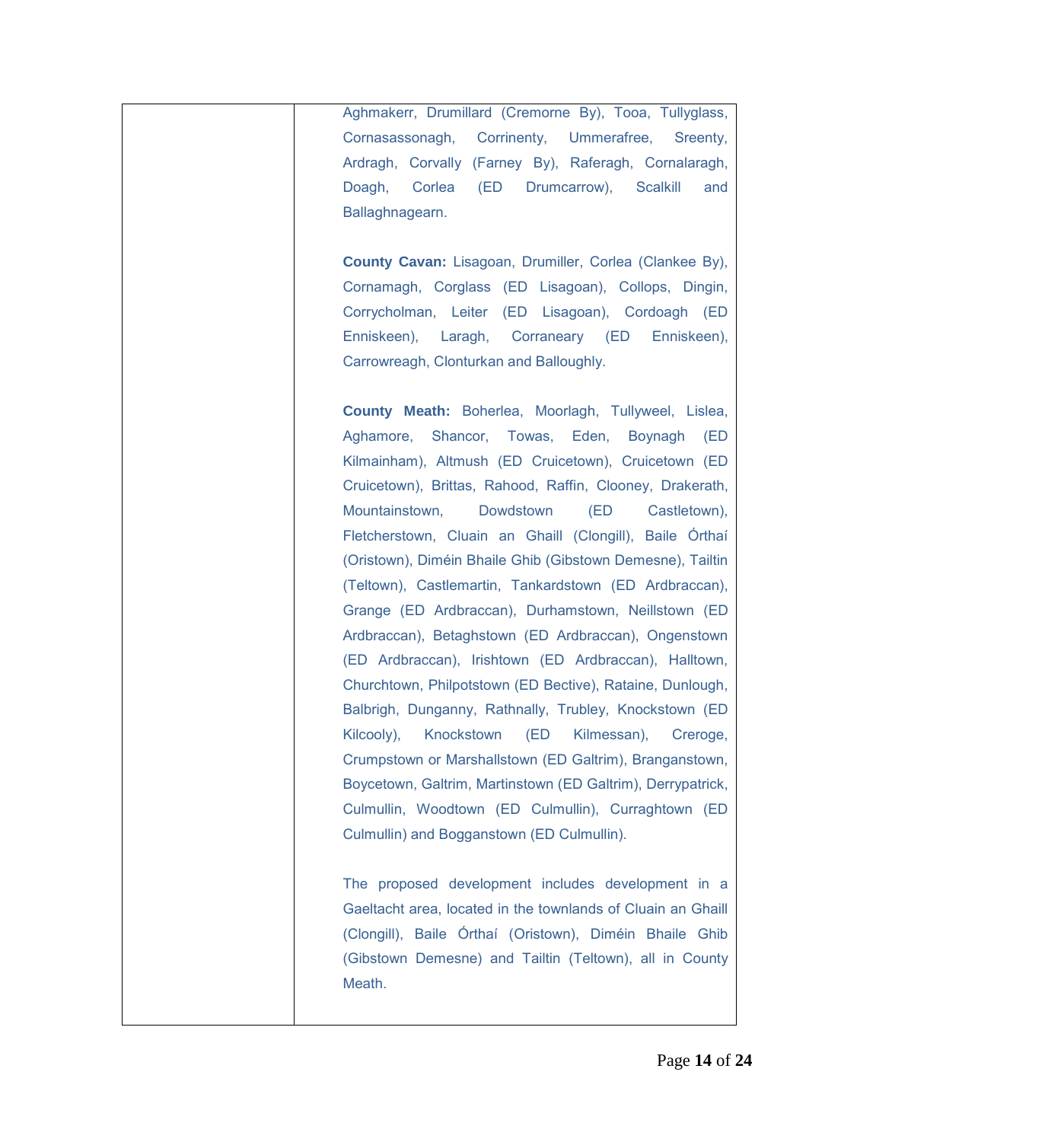| (ii)  | Modifications are required to three existing 110 kV overhead                                                                                                                                                                                                                                                                                                                                                                                                                                                                                                                                                                                                                                                                                                                                                                                         |
|-------|------------------------------------------------------------------------------------------------------------------------------------------------------------------------------------------------------------------------------------------------------------------------------------------------------------------------------------------------------------------------------------------------------------------------------------------------------------------------------------------------------------------------------------------------------------------------------------------------------------------------------------------------------------------------------------------------------------------------------------------------------------------------------------------------------------------------------------------------------|
|       | lines. The modifications comprise the insertion of additional<br>polesets and / or replacement of existing structures with<br>polesets of shorter height (ranging in height from<br>approximately 11.5m to 19m over ground level) in the<br>following locations:<br>The vicinity of where the proposed 400 kV overhead<br>۰<br>transmission line intersects with the Lisdrum-Louth<br>110 kV transmission line, in Drumroosk, County<br>Monaghan.<br>The vicinity of where the proposed 400 kV overhead<br>$\bullet$<br>transmission<br>line<br>intersects<br>with<br>the<br>Louth-<br>Rathrussan 110 kV transmission line, in Corrinenty<br>and Corbane, County Monaghan.<br>The vicinity of where the proposed 400 kV overhead<br>$\bullet$<br>transmission line intersects with the Arva-Navan 110<br>kV transmission line, in Diméin Bhaile Ghib |
|       | (Gibstown Demesne and Tailtin (Teltown), County<br>Meath.                                                                                                                                                                                                                                                                                                                                                                                                                                                                                                                                                                                                                                                                                                                                                                                            |
| (iii) | The addition of a new 400 kV circuit for approximately<br>2.85km along the currently unused northern side of the<br>existing Oldstreet to Woodland 400 kV transmission line,<br>extending eastwards from the townland of Bogganstown<br>(ED Culmullin) to the existing ESB Woodland 400 kV<br>Substation, in the townland of Woodland, County Meath,<br>and crossing the following townlands in County Meath:<br>Bogganstown (ED Culmullin), Curraghtown (ED Culmullin),<br>Gaulstown (ED Culmullin), Hayestown, Creemore and<br>Woodland. The existing double circuit lattice steel support<br>structures along this existing line range in height from<br>approximately 52m to 61m over ground level.                                                                                                                                              |
| (iv)  | Associated works on a site of approximately 0.544ha within<br>and immediately adjacent to the existing ESB Woodland<br>400 kV Substation, in the townland of Woodland, County                                                                                                                                                                                                                                                                                                                                                                                                                                                                                                                                                                                                                                                                        |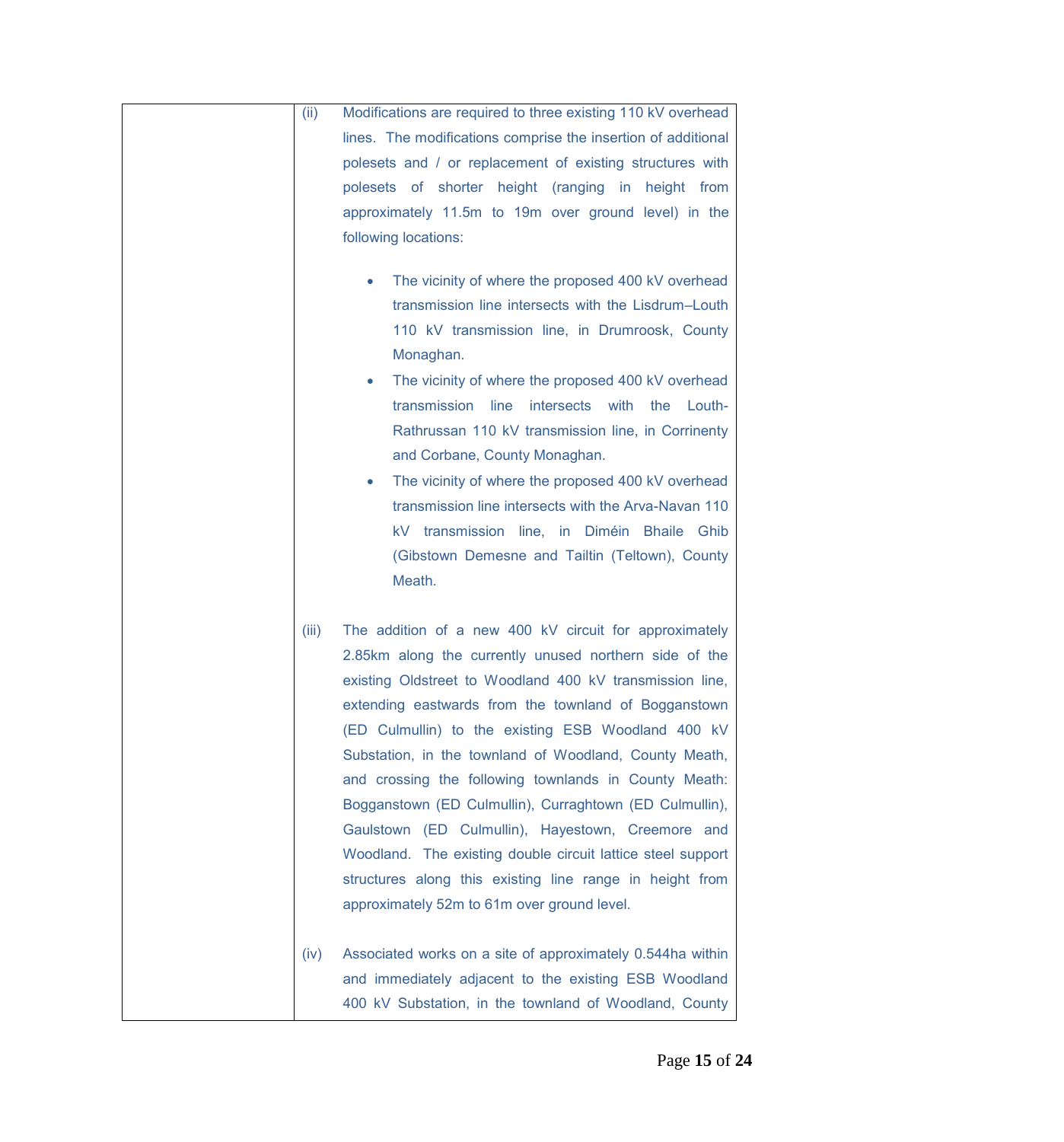|                               | Meath to include: a western extension of the existing                                    |
|-------------------------------|------------------------------------------------------------------------------------------|
|                               | compound (of approximately 0.231ha) including associated                                 |
|                               | modifications to the existing 2.6m high palisade boundary                                |
|                               | fence; the addition of electrical equipment and apparatus                                |
|                               | including circuit breaker, current transformers, inductive                               |
|                               | disconnectors,<br>voltage<br>transformers,<br>pantograph                                 |
|                               | disconnecting switches, surge arresters, support insulators                              |
|                               | and support insulator bars (all ranging in height from                                   |
|                               | $7.4m$ to<br>approximately<br>$13.7m$ );<br>gantry<br>structures                         |
|                               | (approximately<br>28m);<br>and<br>lightning<br>a<br>monopole                             |
|                               | (approximately<br>$28m$ );<br>and<br>all<br>associated<br>ancillary                      |
|                               | construction and site development works.                                                 |
|                               |                                                                                          |
| (v)                           | An associated temporary construction material storage yard                               |
|                               | to be located in the townlands of Monaltyduff and                                        |
|                               | Monaltybane, Carrickmacross, County Monaghan, on a site                                  |
|                               | of approximately 1.4ha, including associated site works,                                 |
|                               | new site entrance onto the L4700 Local Road, associated                                  |
|                               | 2.6m high boundary palisade fencing (with noise barrier                                  |
|                               | affixed) and associated ancillary staff facilities and parking.                          |
|                               |                                                                                          |
| (vi)                          | All associated and ancillary development including works                                 |
|                               | comprising or relating to permanent and temporary                                        |
|                               | construction and excavation.                                                             |
|                               |                                                                                          |
|                               |                                                                                          |
|                               | NOTE: See Schedule 7 attached to this Application Form which outlines the heights of the |
| existing and proposed towers. |                                                                                          |

 **10. In the case of mixed development (e.g. residential, commercial, industrial, etc), please provide breakdown of the different classes of development and a breakdown of the gross floor area of each class of development.** 

| <b>Class of Development:</b> | Gross Floor Area in m <sup>2</sup> |
|------------------------------|------------------------------------|
| <b>Not Applicable</b>        | Not Applicable                     |
|                              |                                    |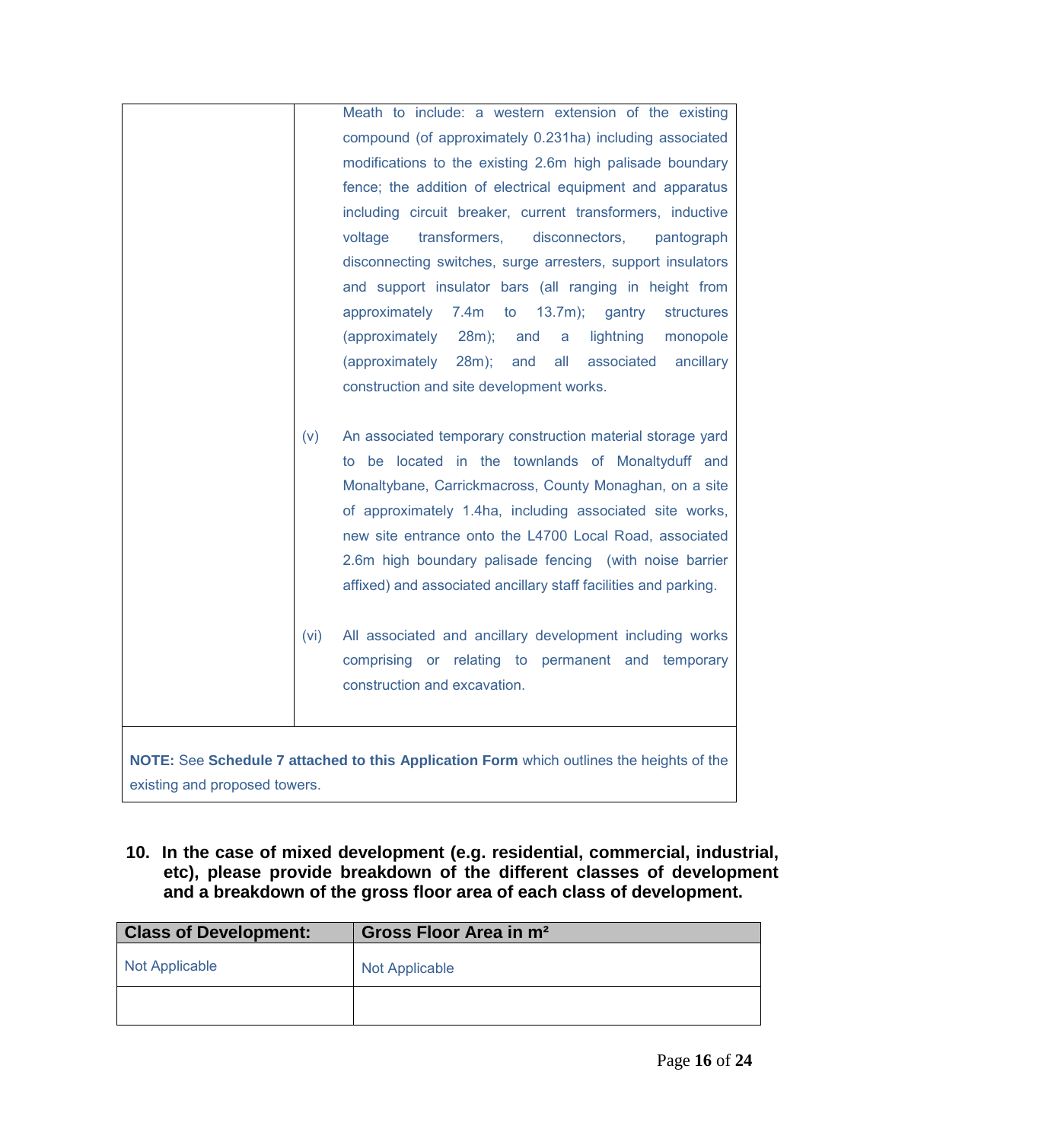# **11. Where the application relates to a building or buildings\*:**

| Gross floor space of any existing buildings(s) in<br>m <sup>2</sup>  | <b>Not Applicable</b> |
|----------------------------------------------------------------------|-----------------------|
| Gross floor space of proposed works in $m2$                          | <b>Not Applicable</b> |
| Gross floor space of work to be retained in $m2$ (if<br>appropriate) | <b>Not Applicable</b> |
| Gross floor space of any demolition in $m2$ (if<br>appropriate)      | <b>Not Applicable</b> |

(\*Note: temporary staff accommodation is proposed for the construction compound site - precise details will be agreed with the planning authority)

## **12. In the case of residential development please provide breakdown of residential mix.**

| <b>Number</b>                                  | <b>Studio</b> | <b>Bed</b> | 2 Bed     | 3 Bed     | 4          | $4 +$      | <b>Total</b>                 |
|------------------------------------------------|---------------|------------|-----------|-----------|------------|------------|------------------------------|
| οf                                             |               |            |           |           | <b>Bed</b> | <b>Bed</b> |                              |
| Houses                                         |               |            |           |           |            |            | <b>Not Applicable</b>        |
| Apartments                                     |               |            |           |           |            |            | <b>Not Applicable</b>        |
| Number of car-parking<br>spaces to be provided |               |            | Existing: | Proposed: |            |            | <b>Total: Not Applicable</b> |

# **13. Social and Affordable Housing.**

| Please tick appropriate box:                     | Yes | No |
|--------------------------------------------------|-----|----|
| Is the application an application for permission |     |    |
| for                                              |     |    |
| development to which Part V of the Planning      |     |    |
| and                                              |     |    |
| Development Act 2000 applies?                    |     |    |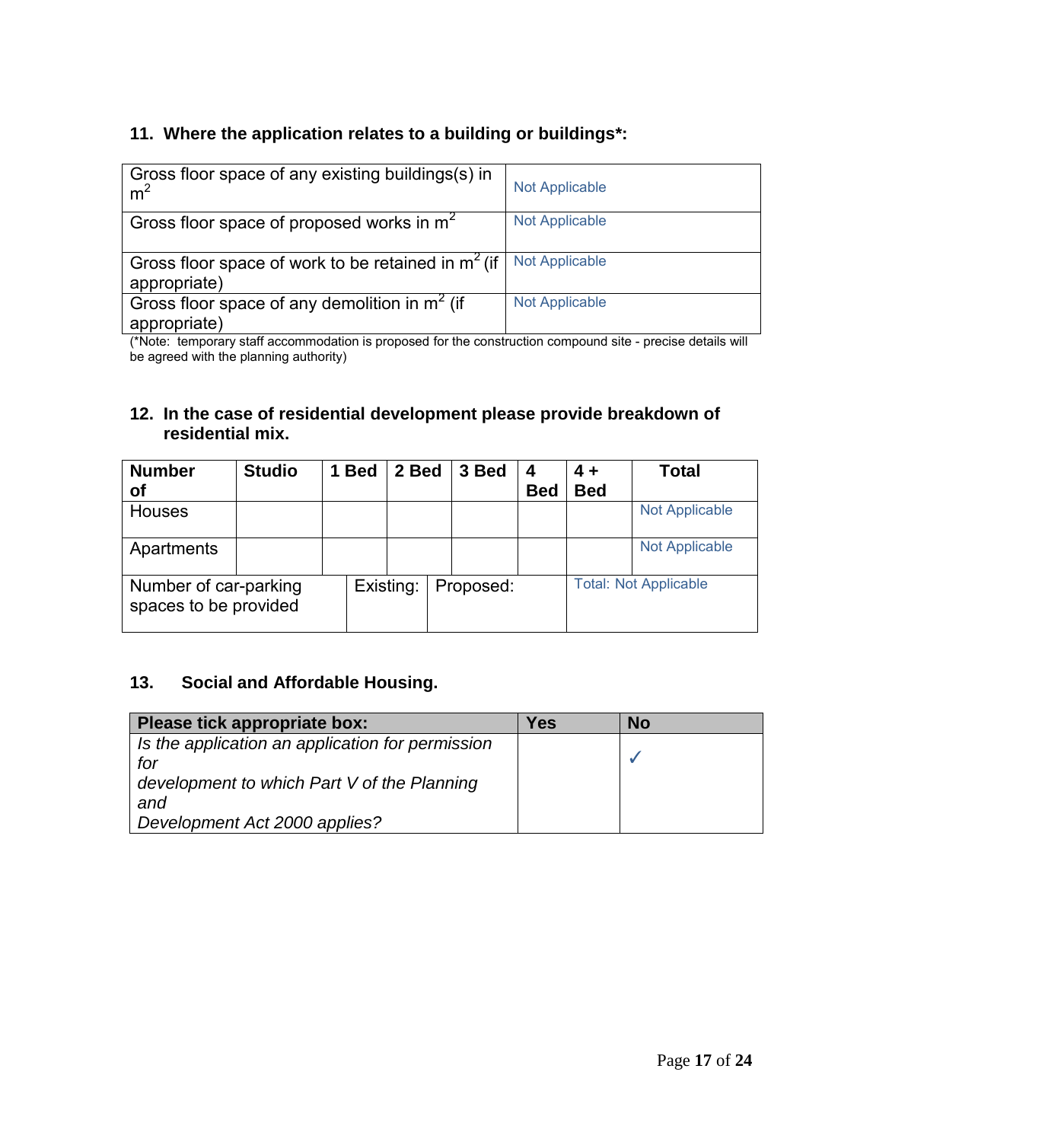If the answer to the above question is "yes" and the development is not exempt (see below), you must specify, as part of your application, the manner in which you propose to comply with section 96 of Part V of the Act.

If the answer to the above question is "yes" but you consider the development to be exempt by virtue of section 97 of the Planning and Development Act 2000, a copy of the Certificate of Exemption under section 97 must be submitted (or, where an application for a certificate of exemption has been made but has not yet been decided, a copy of the application should be submitted).

If the answer to the above question is "no" by virtue of section 96 (13) of the Planning and Development Act 2000, details indicating the basis on which section 96 (13) is considered to apply to the development should be submitted.

#### **14. Where the application refers to a material change of use of any land or structure or the retention of such a material change of use:**

Existing use (or previous use where retention permission is sought)

Temporary Construction Material Storage Yard - Existing use is agriculture.

Proposed use (or use it is proposed to retain)

Temporary Construction Material Yard - Proposed use is as a Temporary Construction Material Storage Yard.

Nature and extent of any such proposed use (or use it is proposed to retain).

See Description of Development **Item 9**

# **15. Development Details**

| <b>Please tick appropriate</b>                                                                                                                          | If answer is yes please give | <b>YES</b> | <b>NO</b> |
|---------------------------------------------------------------------------------------------------------------------------------------------------------|------------------------------|------------|-----------|
| box:                                                                                                                                                    | details                      |            |           |
| Does the proposed development involve the demolition of a                                                                                               |                              |            |           |
| Protected Structure(s), in whole or in part?                                                                                                            |                              |            |           |
| Does the proposed development consist of work to a protected<br>structure and/or its curtilage or proposed protected structure<br>and/or its curtilage? |                              |            |           |
| Note: The proposed development passes through the grounds of a number<br>of protected structures that relate to associated demesne landscapes.          |                              |            |           |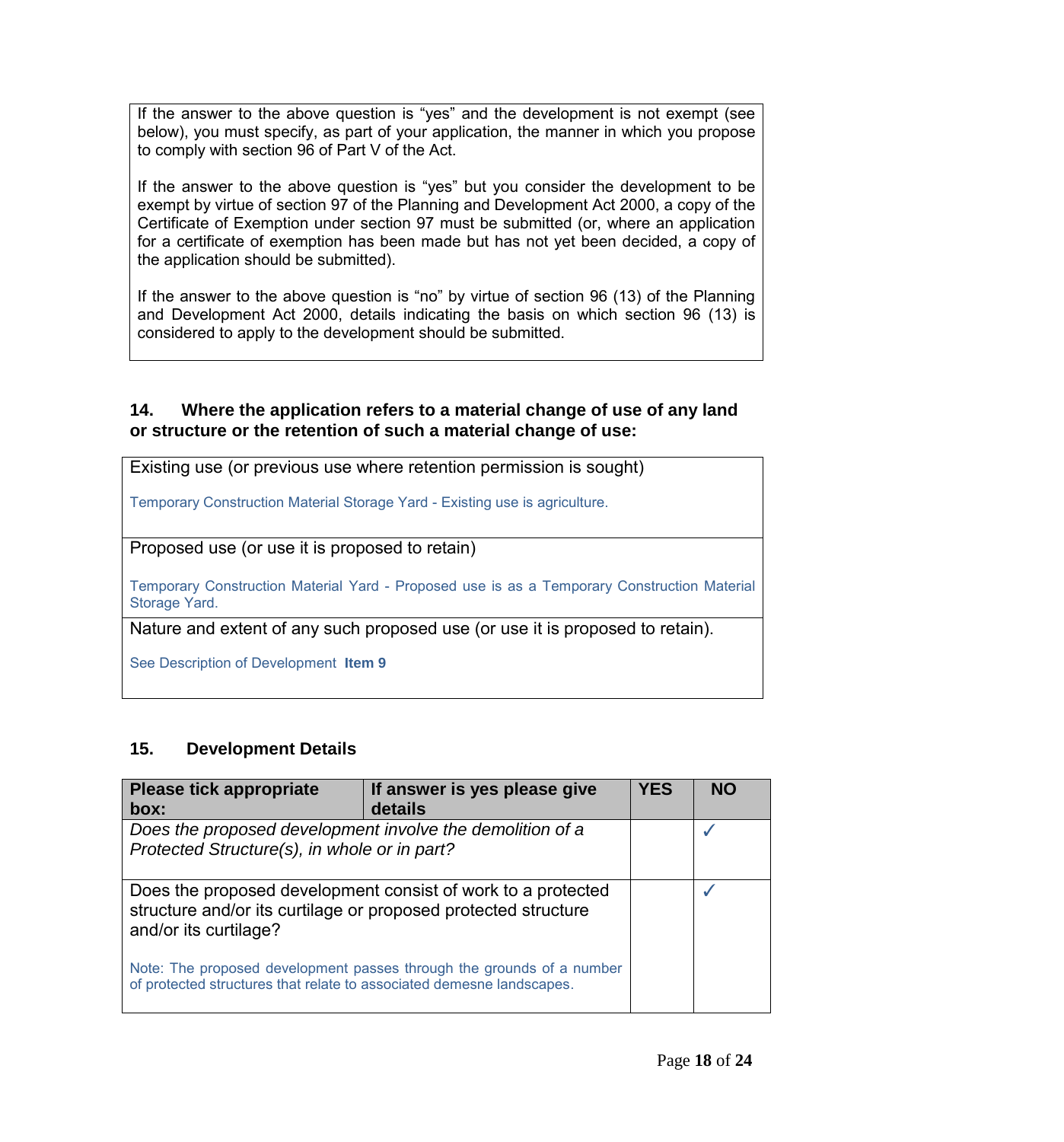|                                                                                                                                                                                                                                                                                                                                                                     | ✓            |  |
|---------------------------------------------------------------------------------------------------------------------------------------------------------------------------------------------------------------------------------------------------------------------------------------------------------------------------------------------------------------------|--------------|--|
| Does the application relate to development which affects<br>or is close to a monument or place recorded under section<br>12 of the National Monuments (Amendment) Act, 1994.                                                                                                                                                                                        |              |  |
| The line route passes near a number of monuments or places recorded<br>under section 12 of the National Monuments (Amendment) Act, 1994.                                                                                                                                                                                                                            |              |  |
| (See Chapter 14, Volumes 3C and 3D of the EIS)                                                                                                                                                                                                                                                                                                                      |              |  |
| Does the application relate to work within or close to a<br>European Site or a Natural Heritage Area?                                                                                                                                                                                                                                                               | ✓            |  |
| The proposed electricity transmission line will oversail two European sites<br>(the River Boyne and Blackwater cSAC, and River Boyne and Blackwater<br>SPA) in two locations; no towers are proposed to be constructed within these<br>designated areas. The closest tower (Tower 355) is at a distance of 6m from<br>the River Boyne and Blackwater cSAC boundary. |              |  |
| Does the development require the preparation of a Natura<br><b>Impact Statement?</b>                                                                                                                                                                                                                                                                                | ✓            |  |
| Yes. Enclosed.                                                                                                                                                                                                                                                                                                                                                      |              |  |
| (See Volume 5 of the application documentation)                                                                                                                                                                                                                                                                                                                     |              |  |
| Does the proposed development require the preparation of an<br><b>Environmental Impact Statement?</b>                                                                                                                                                                                                                                                               | ✓            |  |
| Yes. Enclosed.                                                                                                                                                                                                                                                                                                                                                      |              |  |
| (See Volume 3 of the application documentation)                                                                                                                                                                                                                                                                                                                     |              |  |
| Do you consider that the proposed development is likely to have<br>significant effects on the environment in a transboundary state?                                                                                                                                                                                                                                 | $\checkmark$ |  |
| The proposed development is likely to have significant effects on the<br>environment of an area of a Member State of the European Union (i.e.<br>Northern Ireland).                                                                                                                                                                                                 |              |  |
| Does the application relate to a development which comprises<br>or is for the purpose of an activity requiring an integrated<br>pollution prevention and control license                                                                                                                                                                                            |              |  |
| Does the application relate to a development which comprises<br>or is for the purpose of an activity requiring a waste license?                                                                                                                                                                                                                                     |              |  |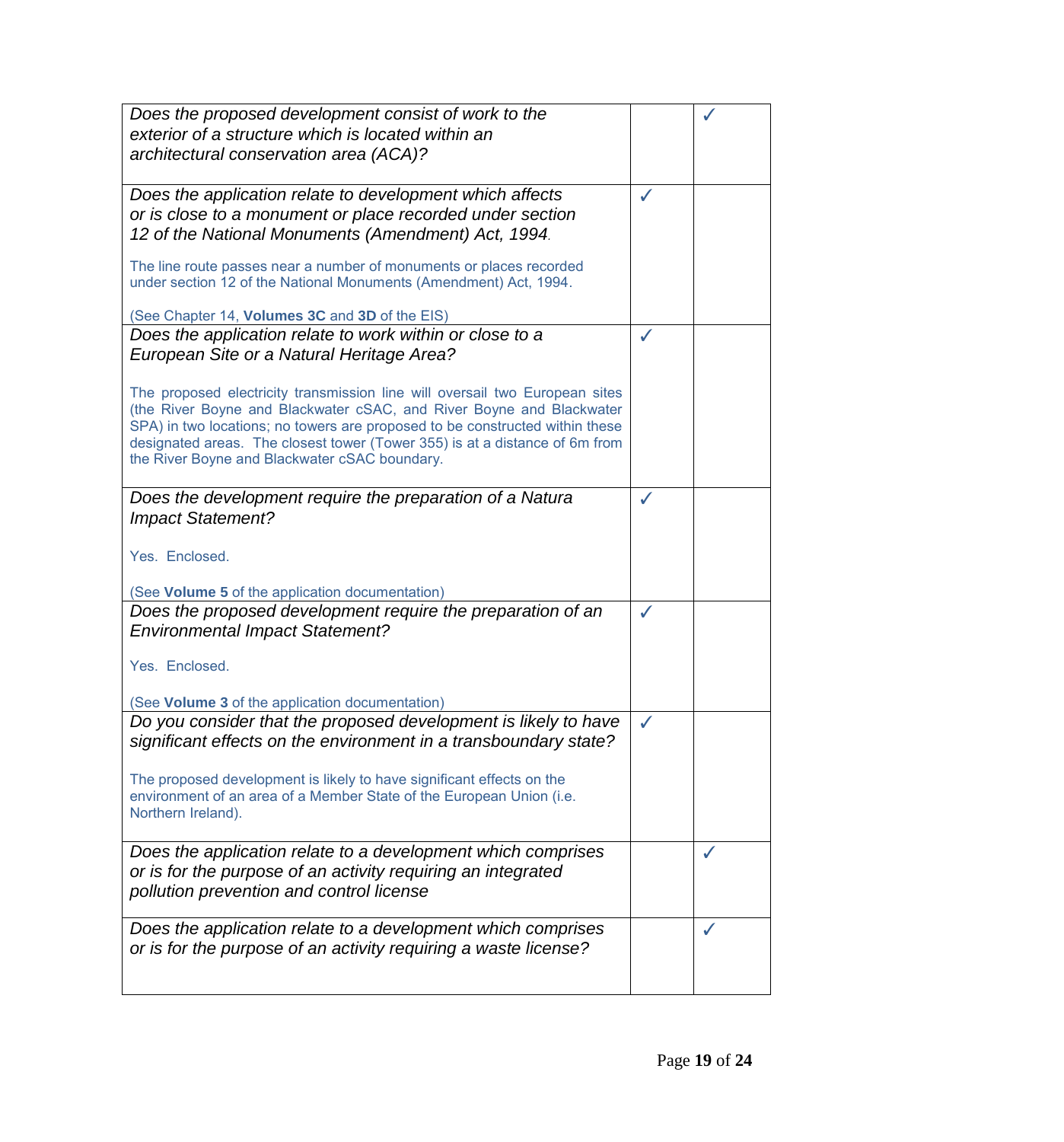| Do the Major Accident Regulations apply to the proposed<br>development?                 |  |
|-----------------------------------------------------------------------------------------|--|
| Does the application relate to a development in a Strategic<br><b>Development Zone?</b> |  |
| Does the proposed development involve the demolition of any<br>habitable house?         |  |

#### **16. Services**

*Proposed Source of Water* 

**Temporary Material Storage Yard:** 

Existing connection: [ ] New Connection: [ ]

|  | Public Mains: [ ] Group Water Scheme: [ | ] Private Well:[ ] |
|--|-----------------------------------------|--------------------|
|--|-----------------------------------------|--------------------|

 $\mathcal{L}_\text{max}$  and  $\mathcal{L}_\text{max}$  and  $\mathcal{L}_\text{max}$  and  $\mathcal{L}_\text{max}$  and  $\mathcal{L}_\text{max}$ 

*\_\_\_\_\_\_\_\_\_\_\_\_\_\_\_\_\_\_\_\_\_\_\_\_\_\_\_\_\_\_\_\_\_\_\_\_\_\_\_\_\_\_\_\_\_\_\_\_\_\_\_\_\_\_*

Other (please specify): If potable / drinking water is required, it will be brought to the site in tanks.

Name of Group Water Scheme (where applicable):

**Woodland 400 kV Substation:** 

| Existing connection: [√] New Connection: [ |  |  |  |  |
|--------------------------------------------|--|--|--|--|
|--------------------------------------------|--|--|--|--|

|  |  | Public Mains: [ ] Group Water Scheme: [ ] Private Well: [ ] |  |  |  |
|--|--|-------------------------------------------------------------|--|--|--|
|--|--|-------------------------------------------------------------|--|--|--|

 $\mathcal{L}_\text{max}$  and  $\mathcal{L}_\text{max}$  and  $\mathcal{L}_\text{max}$  and  $\mathcal{L}_\text{max}$  and  $\mathcal{L}_\text{max}$ 

 $\mathcal{L}_\text{max}$  and  $\mathcal{L}_\text{max}$  and  $\mathcal{L}_\text{max}$  and  $\mathcal{L}_\text{max}$  and  $\mathcal{L}_\text{max}$ 

Other (please specify):

Name of Group Water Scheme (where applicable):

*Proposed Wastewater Management / Treatment:*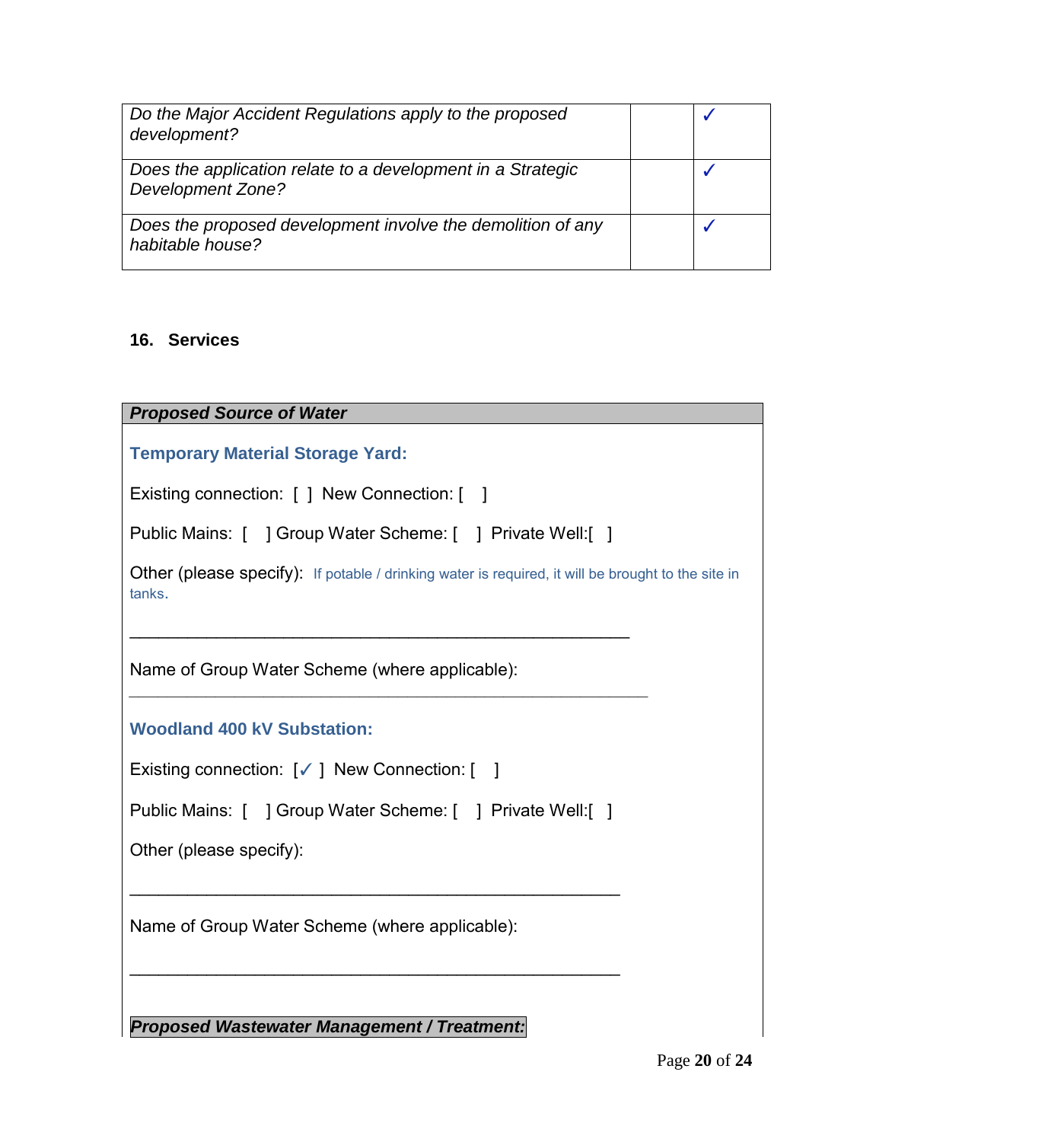# **Temporary Material Storage Yard:**

Existing: [ ] New:[ ] Public Sewer: [ ] Conventional septic tank system: [ ] Other on site treatment system: [ ✓ ] Please Specify: Portaloos

**Woodland 400 kV Substation:** 

Existing: [✓] New:[ ] Public Sewer: [ ] Conventional septic tank system: [ ] Other on site treatment system: [ ] Please Specify:

\_\_\_\_\_\_\_\_\_\_\_\_\_\_\_\_\_\_\_\_\_\_\_\_\_\_\_\_\_\_\_\_\_\_\_\_\_\_\_\_\_\_

*Proposed Surface Water Disposal:* 

**Temporary Material Storage Yard:**

Public Sewer / Drain:[ ] Soakpit:[ ]

Watercourse: [ ] Other: [ √ ] Please specify:

 $\overline{\phantom{a}}$  , which is a set of the set of the set of the set of the set of the set of the set of the set of the set of the set of the set of the set of the set of the set of the set of the set of the set of the set of th

Settlement pond & grass swale

**Woodland 400 kV Substation:**

Public Sewer / Drain:[ ] Soakpit:[ ]

Watercourse: [ ] Other: [ √ ] Please specify: Connect to existing surface water drainage network on site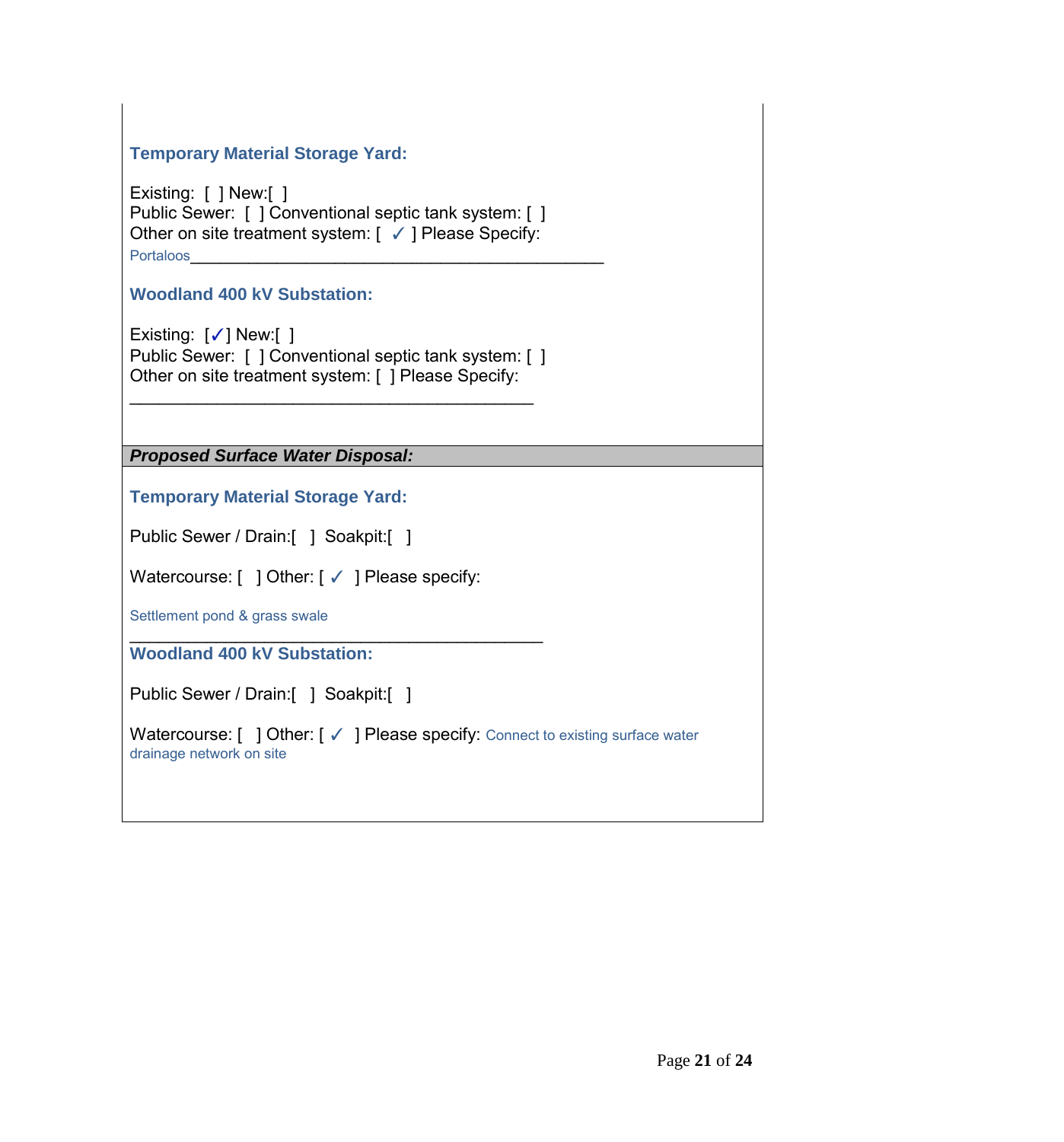#### **17. Notices**

Details of public newspaper notice – paper(s) and date of publication

The public notice was published in the following newspapers:

Irish Times published Tuesday 2<sup>nd</sup> June 2015 (Notice in English)

Irish Independent published Tuesday 2<sup>nd</sup> June 2015 (Notice in English)

An Seachtain insert of the Irish Independent published **Wednesday 3 rd June 2015** (Notice in Irish)

Meath Chronicle published on **Wednesday 3rd June 2015** but dated Saturday **6 th June 2015** (Notice in English)

The Northern Standard published and dated **Thursday 4 th June 2015** (Notice in English)

The Anglo Celt published on Wednesday 3<sup>rd</sup> June 2015 but dated Thursday 4<sup>th</sup> June (Notice in English)

Copy of page(s) of relevant newspaper enclosed Yes: [✓ ] No:[ ]

Refer to **Schedule 3 attached to this Application Form.**

Details of site notice, if any, - location and date of erection

The approximate locations of the site notices are as follows:

**County Monaghan** (near the jurisdictional border with Northern Ireland, in the townland of Lemgare, County Monaghan): Irish Grid Coordinates: E 279779, N 328349 ITM Coordinates: E 679704, N 828355

**Temporary Construction Material Storage Yard** (at the junction of the L4700 Local Road and the link road to the N2 in the townland of Monaltyduff, Carrickmacross, County Monaghan): Irish Grid Coordinates: E 286083, N 302232 ITM Coordinates E 686015, N 802243

**Woodland 400 kV Substation, County Meath (2 Locations):** Irish Grid Coordinates: E 295439, N 247534 and E 295562, N 247340 ITM Coordinates: E 695369, N 747557 and E 695492, N 747363

Note: The Site Notice has been printed in both English and Irish.

Date of Erection of Site notice: **2 nd June 2015**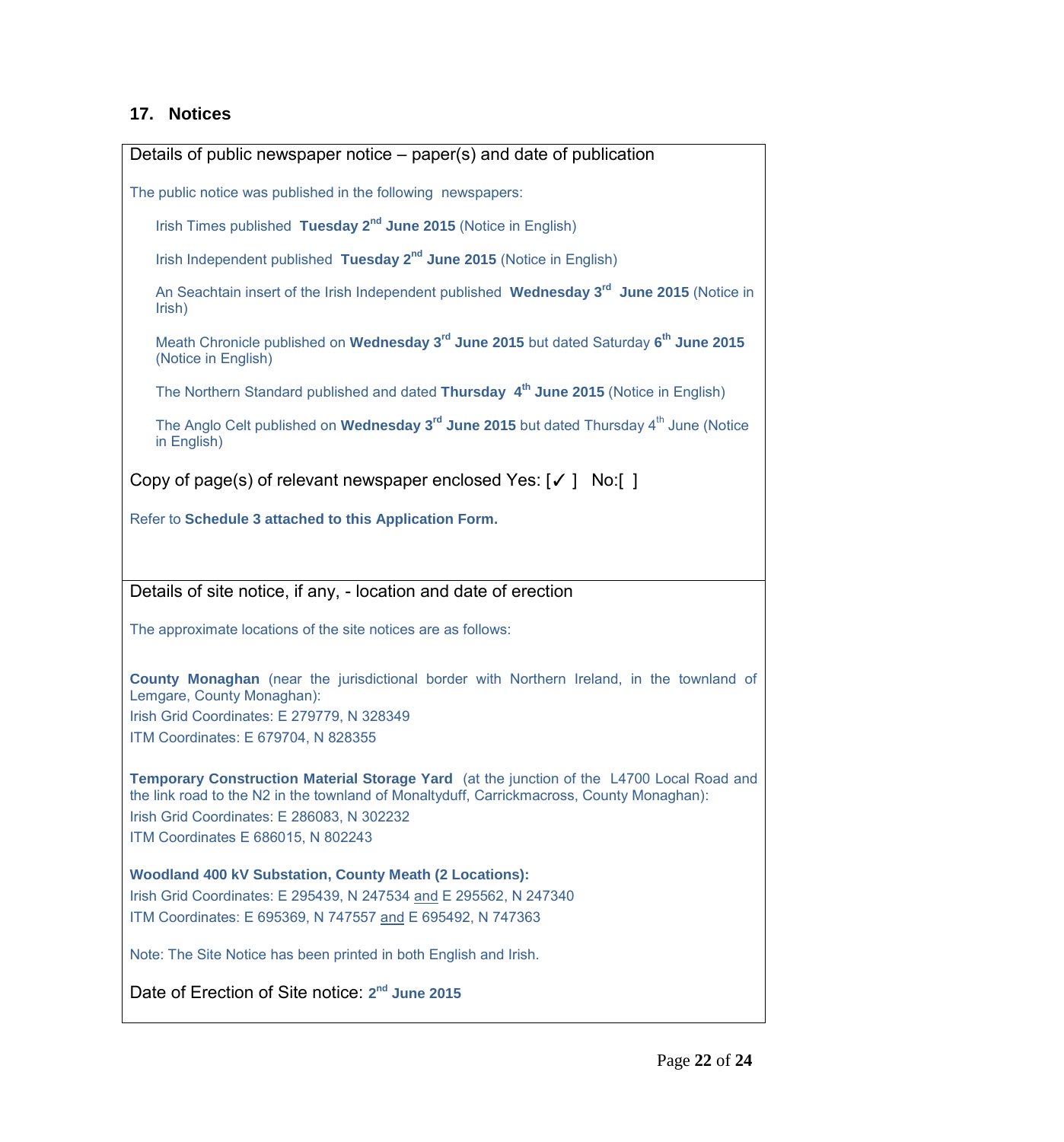Copy of site notice enclosed Yes: [✓ ] No:[ ]

Refer to **Schedule 4 attached to this Application Form.**

Details of other forms of public notification, if appropriate e.g. website

The application may be viewed on the following website: [www.eirgridnorthsouthinterconnector.ie.](http://www.eirgridnorthsouthinterconnector.ie/)

Other forms of public notification include: mass mailing to project stakeholders, including landowners, which includes the PCI Public Information Leaflet and a *Community Update Brochure*; and local print and radio activity to promote the opening hours of the Project Information Centres.

# **18. Pre-application Consultation:**

*Date(s) of statutory pre-application consultations with An Bord Pleanála*

2<sup>nd</sup> December 2010  $31<sup>st</sup>$  July 2013 15<sup>th</sup> October 2013 18<sup>th</sup> December 2013

23<sup>rd</sup> December 2013

**Schedule of any other pre application consultations –name of person/body and date of consultation to be provided as appropriate and also details of any general public consultations i.e. methods, dates, venues etc. This can be submitted as a separate schedule with the application form.** 

Enclosed: See **Schedule 5 attached to this Application Form**.

Also see **Volume 2B** of the application documentation (*Public and Landowner Consultation Report*) and Chapter 3 of **Volume 3B** the EIS.

Yes: [√] No:[ ]

Schedule of prescribed bodies to whom notification of the making of the application has been sent and a sample copy of such notification.

Enclosed: See **Schedule 6 attached to this Application Form** which identifies the - Prescribed Authorities notified of the making of the application - and copies of the letters notifying them of the making of the application.

Yes: [✓ ] No:[ ]